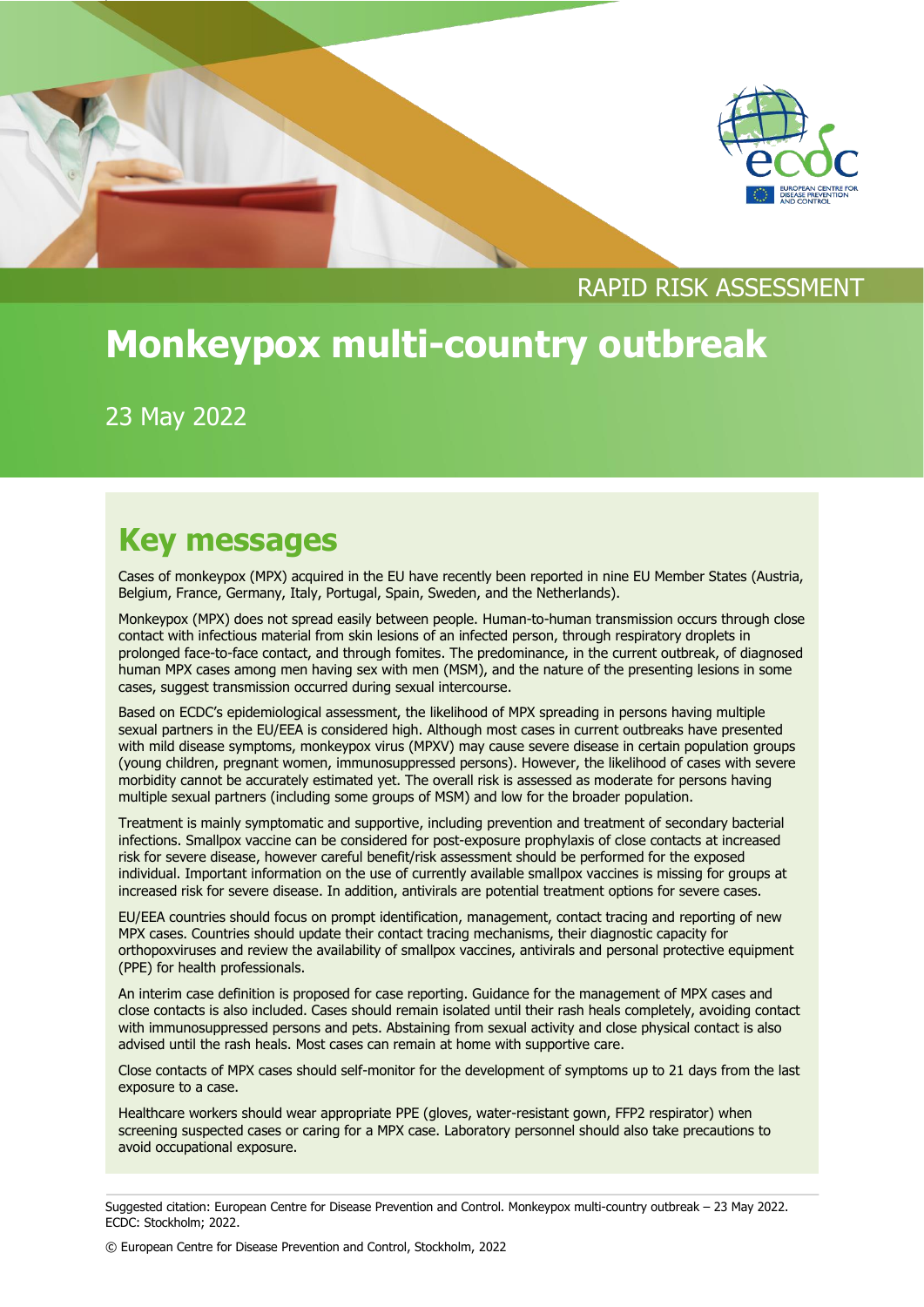Close contacts of a MPX case should be deferred from blood, organ or bone marrow donations for a minimum of 21 days from the last day of exposure.

Proactive risk communication and multiple community engagement activities should be carried out to increase awareness, provide updates and guidance to those at increased risk and the wider public. Risk communication messages should stress that MPXV is spread through close contact between people, especially in the same household, potentially including the sexual route. A balance should be kept between informing those most at risk but also communicating that the virus does not spread easily between people the risk to the broader population is low.

There is a potential risk of human-to-animal transmission in Europe, therefore close intersectoral collaboration between human and veterinary public health authorities working from a 'One Health' perspective is needed to manage exposed pets and prevent the disease from being transmitted in wildlife. EFSA is not aware to date of any reports on infections in animals (pets or wild animals) in the EU.

Several unknowns still exist regarding this outbreak and ECDC will continue to monitor developments closely and update the risk assessment as new data and information become available.

# **Event background**

On 7 May 2022, the United Kingdom (UK) reported an imported case of monkeypox (MPX) in a person travelling from Nigeria. The case reported developing a rash-like illness on 29 April 2022 and travelled from Lagos to London on 3-4 May. The diagnosis was confirmed by monkeypox virus (MPXV) PCR on a vesicular swab on 6 May by the UK Health Security Agency (UKHSA) Rare and Imported Pathogens Laboratory.

On 13 May 2022, the UK reported two further cases of MPX who are part of the same family and not linked to the single imported case from Nigeria which was notified on 7 May. The cases were confirmed by PCR testing on vesicle swabs. A third family member had previously developed a rash but recovered fully. None of the individuals in this cluster had travelled or had contact with anyone with a relevant travel history [1].

On 15 May 2022, the UK reported four additional cases of MPX, confirmed by PCR. None of these cases have known epidemiological links to the imported case from Nigeria (notified on 7 May) or to the family cluster (notified on 13 May). The four cases were men who have sex with men (MSM) and presented with a vesicular rash-like illness. They were identified through attendance at genitourinary medicine (GUM) clinics. The cases are being managed in high consequence infectious diseases units in the UK [1].

On 18 May 2022, two additional cases (also MSM) were reported, one in London and one in the South-East of England[1].

On 20 May 2022, 11 additional cases were reported by the UKHSA, bring the total number of MPX cases confirmed in England to 20 [1]. All cases reported in the UK have been confirmed as caused by the MPXV West African clade.

Starting from the 18 May, multiple EU/EEA Member States reported additional suspected or confirmed cases:

- On 18 May, **Portugal** reported 14 cases of MPXV confirmed by real-time PCR in the Lisbon and Tagus River Valley Region. All cases were men with a clinical presentation of rash (some ulcerative), fever, myalgia and asthenia. None of the cases needed hospitalisation [2]. On 20 May, nine additional confirmed cases were reported, bringing the total number of confirmed cases to 23. In two cases, the west African clade was identified.
- On 19 May, **Spain** reported seven confirmed and 23 suspected cases of MPX, all among men. On 20 May, 16 additional confirmed cases were reported [3]. On 22 May, seven more cases were confirmed, with 39 new suspected cases under investigation [4].
- On 19 May, **Belgium** reported a confirmed case in a man with travel history to Lisbon, Portugal. His partner developed similar symptoms and was confirmed on the 20 May. As of 22 May, a total of four confirmed cases had been reported [5,6].
- On 19 May, **Germany** confirmed its first case in a man with travel history to Spain and Portugal. On 20 May, two more confirmed cases were reported. [7].
- On 20 May, **France** reported its first confirmed case in a man with no travel history, with three additional cases under investigation [8].
- On 20 May, **Italy** reported one confirmed case of MPX in a man who required hospitalisation and had travel history to Spain. On 21 May, two further confirmed cases were reported [9].
- On 18 May, **Sweden** reported a confirmed case in a man [10]
- On 20 May, the **Netherlands** reported one confirmed case, a man with travel history to Belgium [11].
- On 22 May, **Austria** reported its first confirmed case [12].

As of 23 May 2022, 67 confirmed cases had been reported in nine EU/EEA Member States and at least an additional 42 suspected cases were under investigation.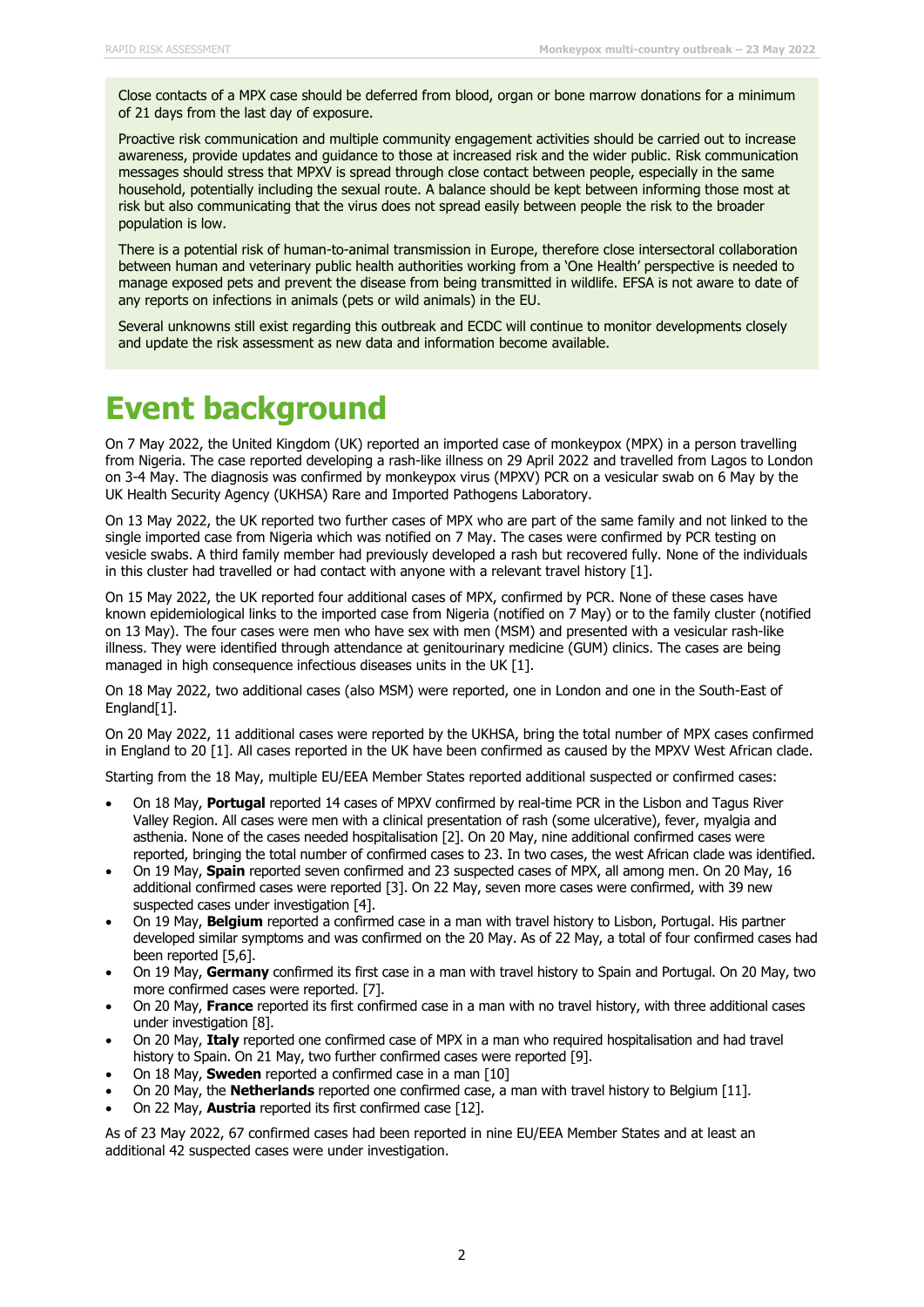Cases have also been reported outside Europe: on 18 May 2022, Canada reported two confirmed and 20 suspected cases who were seen at sexually transmitted infection(STI) clinics, all men and currently undergoing laboratory testing in Montreal, Quebec[13]; one confirmed case in Boston, United States, in an adult male with recent travel history to Canada [14] and one probable case in New York City [15]. On 19 May 2022, Australia reported two confirmed cases, one was a man with travel history to the UK [16]. On 20 May 2022, Israel reported a confirmed case and additional suspected cases [17]. On 22 May, Switzerland reported a confirmed case with travel history to Europe [18].





L<br>Administrative boudaries: © EuroGeographics © UN-FAO © Turkstat.<br>The boundaries and names shown on this map do not imply official endorsement or acceptance by the European Union

Date of production: 23/05/2022

#### **Figure 2. Geographical distribution of confirmed cases of monkeypox in non-endemic countries, as of 23 May 2022 (11:00)**

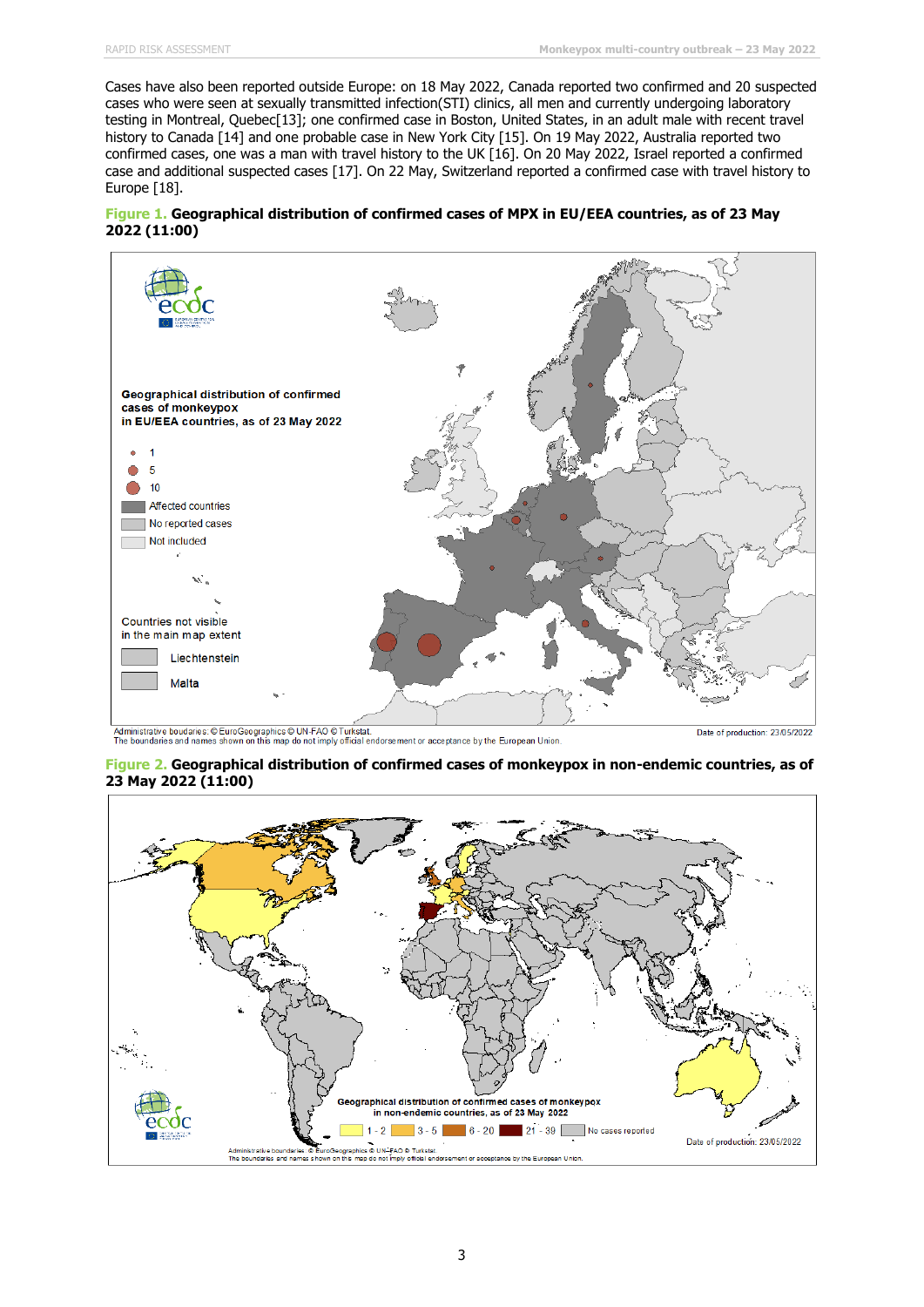## **Situation in west and central Africa in 2022**

Generally, outbreaks of MPX continue to be reported in countries from west and central Africa [19]. Cameroon reported an outbreak of MPX in December 2021 and, as of 17 February 2022, three confirmed and 25 suspected cases have been reported, including two deaths. Cases have been reported from countries in central, northwestern and south-western regions of the continent. Cases of MPX are sporadically reported in Cameroon, with more than half of the geographical regions in Africa reporting at least one case between 2020 and 2022.

The Central African Republic (CAR) reported six confirmed cases of MPX including two deaths on 14 March 2022.

Between 1 January and 17 April 2022, 1 152 suspected cases of MPX including 55 deaths (case-fatality rate of 4.8%) were reported in 54 health zones in 14 provinces of the Democratic Republic of the Congo (DRC). In the equivalent 2021 time period, 138 suspected cases and 14 deaths were reported (case-fatality rate of 10.1%). According to studies, the MPXV circulating in the DRC and CAR belong to the more virulent Congo Basin (CB) clade of the virus.

Nigeria reported 46 suspected (of which 15 confirmed) cases of MPX between 1 January and 30 April 2022. Between 2017-2022 Nigeria reported 241 confirmed cases (range 8-88 per year) including eight deaths (casefatality ratio, CFR 3.3%) [19,20].

# **Disease background**

# **Disease characteristics**

Monkeypox (MPX) is a zoonotic disease and is currently the most prevalent orthopoxvirus infection in humans after the eradication of smallpox and the cessation of universal smallpox vaccination [21-23]. Human MPX cases are increasingly reported in several African countries after its first identification as a human pathogen in the DRC in 1970, due to a combination of factors including both increased exposure (deforestation, conflict and displacement), as well as improved surveillance and laboratory capacity in the African region [24-26].

In endemic areas, MPXV is probably maintained in nature through circulation among a number of mammals, including squirrels, Gambian pouched rats (Cricetomys gambianus), striped mice, dormice and primates [25], with occasional spill-over events to humans [27-30]. In endemic areas, MPXV is transmitted to humans through a bite or direct contact with an infected animal's blood, meat, bodily fluids or cutaneous/mucosal lesions [21].

Sequencing has identified two distinct clades of MPXV [31]. The West African clade is known to occur from western Cameroon to Sierra Leone and carries a <1% CFR, whereas the Congo Basin clade has been detected from central and southern Cameroon to the DRC and is considered more virulent with a CFR >10% [32,33].

The largest West African clade MPX outbreak identified to date was in Nigeria in 2017, with 146 suspected and 42 confirmed cases [20,34]. In 2018, three unlinked travel-related MPX cases were identified in Israel, the UK, and Singapore [35-37]. These exportations represent the first time that a human host was documented to transfer MPXV from the African continent. However, MPX outbreaks in animals in laboratories and zoos, with no clearly identified source of infection, have been reported outside the African continent [38-40].

In 2003, the US Centers for Disease Control (CDC) reported a total of 81 human MPX cases after close contact with pet mammals, predominantly rodents. No human-to-human transmission was identified, and none resulted in death. The cases were connected to the importation of small mammals from Ghana to Texas as the probable source of introduction of the virus into the US. The spread of the virus between federal states was connected to infected pet prairie dogs that were-housed with rodents of African origin [41].

Monkeypox does not spread easily between people. Between humans, the virus can be transmitted by respiratory droplets during direct and prolonged face-to-face contact. In addition, monkeypox virus can be transmitted by direct contact with body fluids of an infected person, contact of mucosa or non-intact skin with open rash lesions or with virus-contaminated objects, such as bedding or clothing [22,25]. Sexual transmission of monkeypox has been described, but infrequently, in the literature. Ogoima et al. [42], in reporting the 2017 human MPX outbreak in Nigeria, hypothesised that sexual transmission was a plausible route of infection as it involved close skin-to-skin contact during sexual intercourse or transmission via genital secretions.

Infection of sexual partners, both female and male, has been previously reported for vaccinia virus, another virus of the Orthopoxvirus genus, post smallpox vaccination [43,44]. Vaginal lesions occurred in the female partner of a recently vaccinated military man who removed bandages covering his vaccination site, four days after unprotected sexual intercourse, preceded by digital vaginal contact [43]. A painful perianal rash and a lesion on the upper lip were reported by a male patient ten days after sexual intercourse with a recently vaccinated man who did not cover his vaccination site [45]. Further transmission from this patient, while he was experiencing perianal rash, occurred in a male sexual contact who experienced general symptoms and papular lesions on his penis two days after sexual intercourse.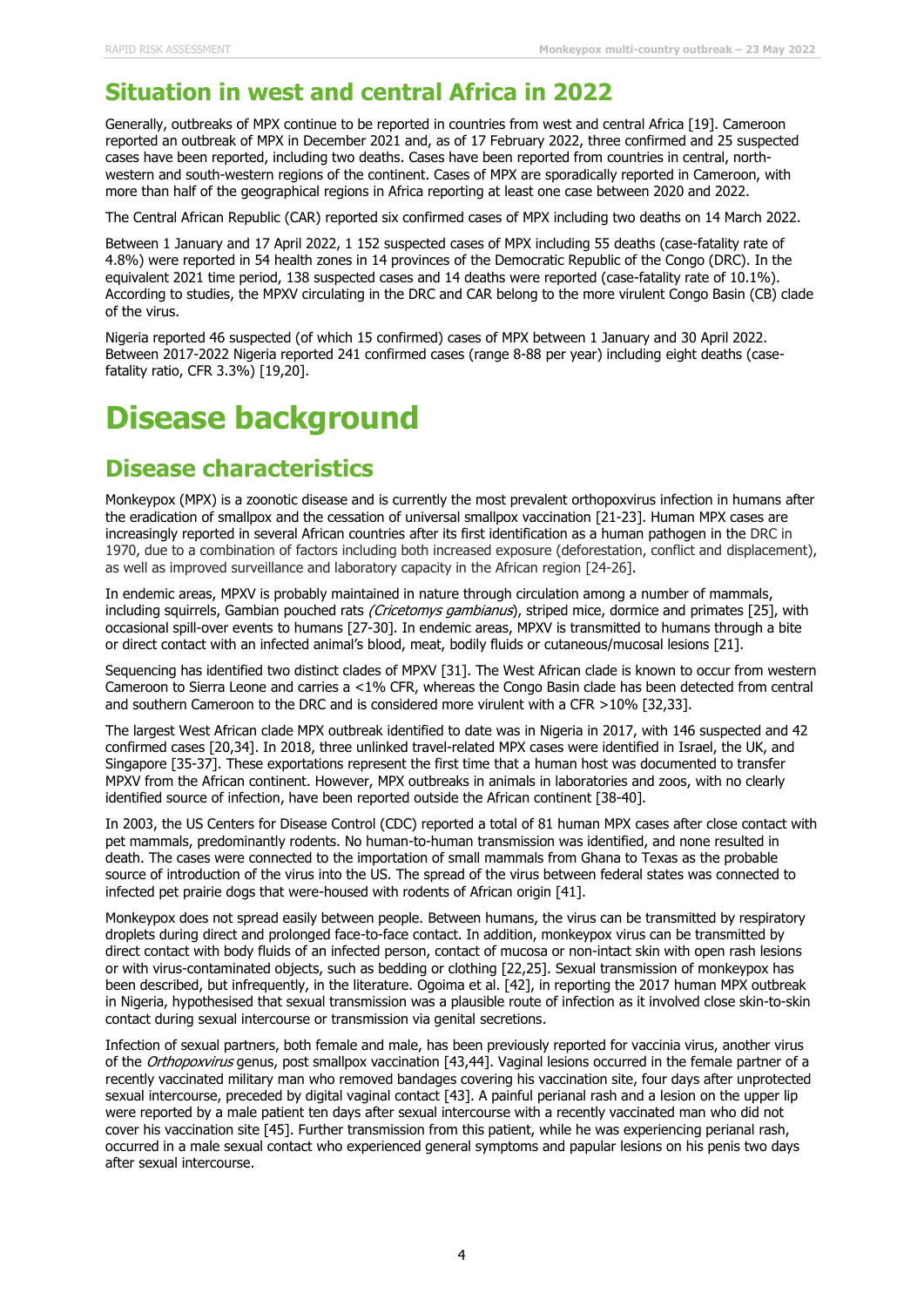The incubation period for MPX is usually 6 to 13 days but can range from 5 to 21 days [25]. The illness typically lasts for two to four weeks. Disease usually begins with fever, myalgia, fatigue and headache [36]. Within three days from the onset of the prodrome symptoms, a centrifugal maculopapular rash starts from the site of primary infection and rapidly spreads to other parts of the body. Palms and soles are involved in cases of the disseminated rash, which is a characteristic of the disease. The lesions progress, usually within 12 days, simultaneously from the stage of macules to papules, vesicles, pustules, crusts and scabs before falling off [46]. The lesions may be centrally depressed and can be extremely itchy and secondary bacterial infection may occur if scratching occurs. Lesions on oral or ophthalmic mucosa (enanthem) may also be present. Prior to and concomitant with the rash, lymphadenopathy is observed in many patients, which is usually not observed in smallpox or varicella [22,47]. It should be noted that the clinical manifestations in travel-related cases detected in western countries were usually mild, sometimes with very few lesions. The onset of the rash is considered the start of the infectious period; however, it is believed that persons with prodrome symptoms can also transmit MPXV [48].

The majority of human MPX cases experience mild to moderate symptoms. Complications in endemic countries include encephalitis, secondary skin bacterial infections, dehydration, conjunctivitis, keratitis, and pneumonia. The case-fatality rate of MPX ranges from 0% to 11% in outbreaks in endemic areas with mortality mostly affecting young children [25]. Little information is available on MPX in immunocompromised patients. In the 2017 Nigeria outbreak, patients with concurrent HIV-infection had more severe morbidity with more skin lesions and associated genital ulcers as compared with HIV-negative individuals. No deaths were reported among HIV-positive patients [42]. Major disease sequelae are usually disfiguring scars and permanent corneal lesions [47].

The route of infection (invasive, such as animal bite, vs. exposure to fomites) plays a role, with invasive modes of exposure causing more severe disease and shorter incubation period [49].

Considering varicella as the most relevant differential diagnosis, electron microscopy was traditionally used in the past to distinguish herpesviruses from orthopoxviruses. Currently, MPXV real-time polymerase chain reaction (Real Time-PCR) on suspected skin lesions is used. Scabs, swabs and aspirated lesion fluid should be preferably used for PCR over blood due to limited duration of viremia. These samples can be transported at room temperature and without transport media; blood and serum for serological tests can be transported at room temperature, however, tissue biopsies should be shipped frozen on dry ice. Formalin-fixed samples can be sent at room temperature [50]. Results from scabs, swabs and aspirated lesion fluid specimens show the best correlation with both infectivity and the clinical course of infection. Recent Real Time-PCR approaches can also discriminate the two MPXV clades described above. Serology has limited value due to the immunological cross-reactivity between human-pathogenic orthopoxviruses, but it is used to monitor antibody response in vaccinated individuals. However, for contact investigations, IgM and IgG detection is available in some laboratories. Immunohistochemistry can potentially be used to identify antigens in biopsy samples.

Treatment is primarily symptomatic and supportive (alleviation of fever and pruritus, hydration), including prevention and treatment of secondary bacterial infections. Antivirals tecovirimat, brincidofovir and cidofovir are potential options for severe cases [25]. Only Tecovirimat has market authorisation in the EU for the treatment of orthopoxvirus infection, including MPX. Limited data on efficacy and safety exist currently, while clinical studies are ongoing in Africa [51].

Previous vaccination against smallpox can confer cross-protection against monkeypox, which was estimated from older studies to be as high as 85% [22]. The protective effect of smallpox vaccination wanes with time, although serosurveys indicate that it can last more than20 years. However, it is believed that despite the waning effect smallpox vaccine confers, lifelong protection against severe disease can occur due to memory B and T cells therefore some degree of protection should be expected in the population of adults in the EU/EEA currently over 50 years of age [52]. No vaccine is currently authorised in the EU against MPX, but early post-exposure vaccination (within four days of exposure to a MPX case) with smallpox vaccine may prevent the disease or make its course less severe [53,54]. A third generation, non-replicating smallpox vaccine (ImvanexTM - Modified Vaccinia Ankara) was authorised under exceptional circumstances by EMA in 2013 for use against smallpox [55]. This vaccine has indication for use in patients with HIV infection for smallpox, but currently has no authorisation for use against MPX [56]. Earlier generation smallpox vaccines have been used for years (Dryvax™ and ACAM2000™), however they are associated with severe side effects, including cardiac side effects, and they are no longer licensed in the EU.

Monkeypox virus is not considered a biological agent of concern for biosecurity according to the U.S. CDC list of bioterrorism agents [57], while it is considered an 'agent with high threat for deliberate release' using the matrix developed by the EU task force on Bioterrorism (BICHAT) [58]. Although the case-fatality rate of the pathogen is low, its relative environmental stability and persistence (see below) and transmission pathways, in addition to the lack of immunity in the population, the limited availability of effective treatments and vaccination, make it an agent which could represent a biological threat in case of accidental spill or intentional release.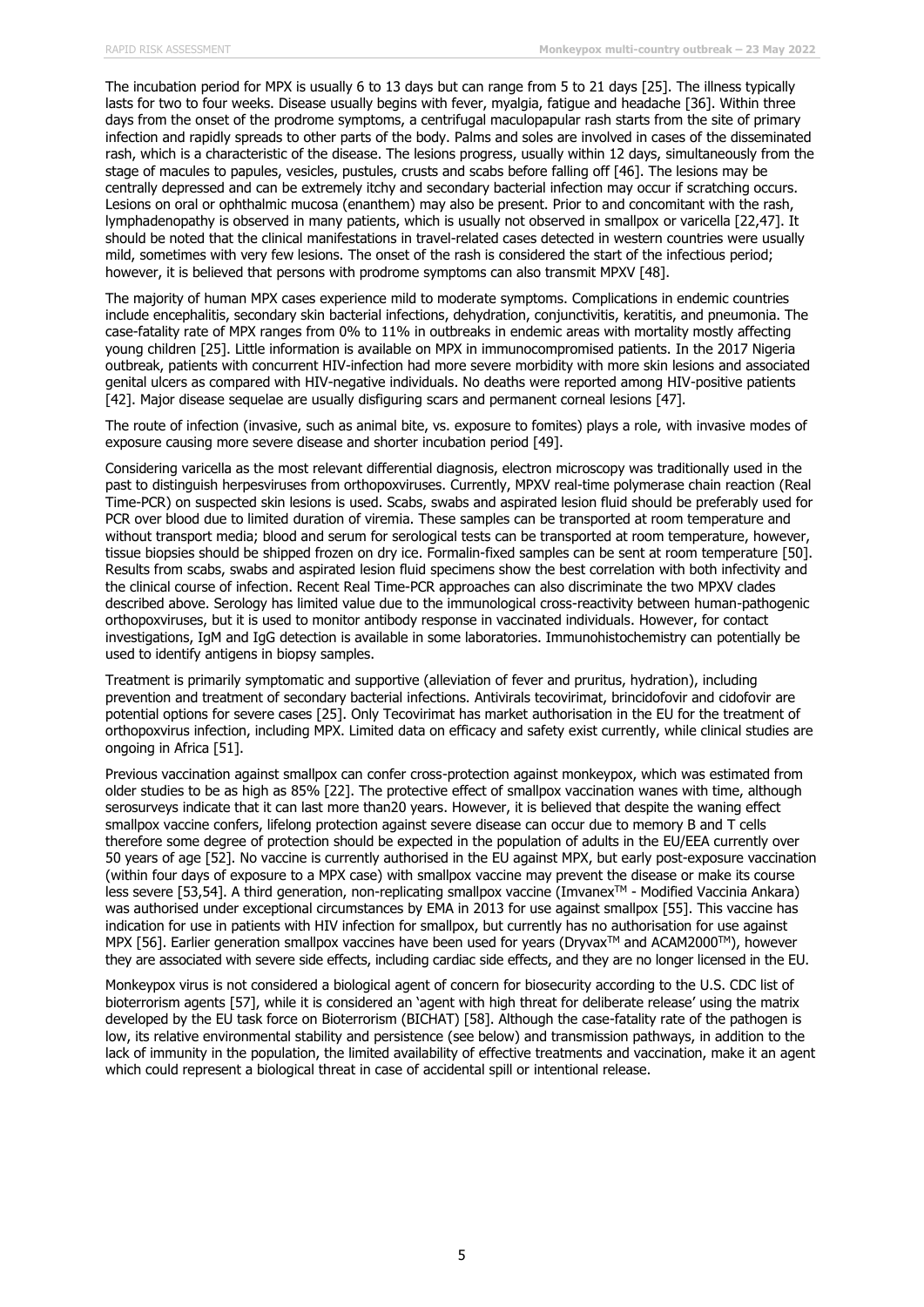# **ECDC risk assessment for the EU/EEA**

This assessment is based on evidence available to ECDC at the time of publication. It follows the ECDC rapid risk assessment methodology, where the overall risk is determined by a combination of the probability of infection and the impact of the disease on the affected population [59]. ECDC will keep monitoring the event and will reassess the risk depending on its evolution and the implemented response measures.

## **What is the risk of further spread of monkeypox in EU/EEA countries?**

### **Risk in persons with multiple sexual partners, including some MSM**

Human-to-human transmission of MPX occurs through close contact with infectious material from skin lesions of an infected person, and also through respiratory droplets in prolonged face-to-face contact and through fomites. The predominance, in the current outbreak, of diagnosed human MPX cases among MSM, and the nature of the presenting lesions in some cases, suggest that transmission occurred during sexual intercourse. Transmission through intact skin contact is less likely but cannot be excluded. Although sequencing data are not yet available to indicate that the outbreak is the result of one introduction, the cases of MPX within parts of the MSM community whose sexual networks<sup>1</sup> are inter-connected could be considered a possible source of introduction.

Particular sexual practices (e.g. having multiple casual sexual contacts and/or multiple sexual partners, attending chemsex parties) that may be present within some parts of the MSM community could further facilitate the transmission of monkeypox. Outbreaks of other sexually transmitted infections among MSM can be linked to travel abroad and to social and mass gathering events (e.g., pride events) [60-62]. Several such events are taking place in Europe over the spring and summer months, which can contribute to further accelerate the transmission of MPXV. In addition, smallpox vaccination, which confers cross-protection, has been discontinued since the 1980s and only a small percentage of military and frontline health professionals have been vaccinated in recent years. Therefore, a large part of the population is vulnerable to MPXV. The probability of further spread of MPXV among persons with multiple sexual partners in interconnected sexual networks (including some groups of MSM) in EU/EEA countries and globally, in the coming months, is therefore assessed as high.

While most MPX cases reported thus far in this outbreak have been described as mild, the number of reported cases is too low to reliably estimate rates of severe morbidity and mortality, and a clear overview of the clinical presentations in the reported cases is currently lacking. Severity estimates in the literature exist from endemic countries and the 2003 USA outbreak. In Nigeria, the CFR is estimated at 3.3% for cases diagnosed between 2017- 2022, however, it is a different health care and population setting, where the disease is endemic and is probably transmitted through different routes (e.g., more frequent contact with animals). In the 2003 outbreak in the USA, which was exclusively driven by contact with infected pets (rodents), five out of 34 confirmed cases (15%) were defined as severely ill, and no deaths were reported. Patients under 18 years of age did not develop severe illness more frequently, compared to older patients [63]. These severity estimates are probably biased upwards. Immunocompromised patients are believed to be more at risk for severe disease and the prevalence of HIV among MSM is higher than in the broader population [64]. However, most people living with human immunodeficiency virus (PLWHIV) in EU/EEA (range 67–87%) are receiving antiretroviral treatment, and are not severely immunocompromised [65]. Moreover, some treatment options are available for severe MPX cases. Therefore, the impact of MPX is assessed as low, which combined with the high probability of infection leads to an overall moderate risk for persons with multiple sexual partners.

It should be noted that the above-mentioned moderate risk may be higher for older people who have multiple sexual partners or people with untreated HIV infection. ECDC will reassess the risk as more information (including clinical presentation and outcomes) becomes available.

### **Risk for the broader population**

Based on the evidence from the cases in this outbreak detected to date, overall, the probability of further spread of MPXV among the broader population in EU/EEA countries and globally in the coming months, is assessed as very low leading to an overall low risk for the general population. However, the individual risk for very young children, pregnant women, elderly or immunocompromised individuals among close contacts of MPX cases may be high due to the higher impact of the disease in these groups.

<sup>&</sup>lt;sup>1</sup> Sexual networks are groups of people who are connected to one another sexually. The different behaviour of those within the group can, for example, affect how quickly STIs can spread through a network.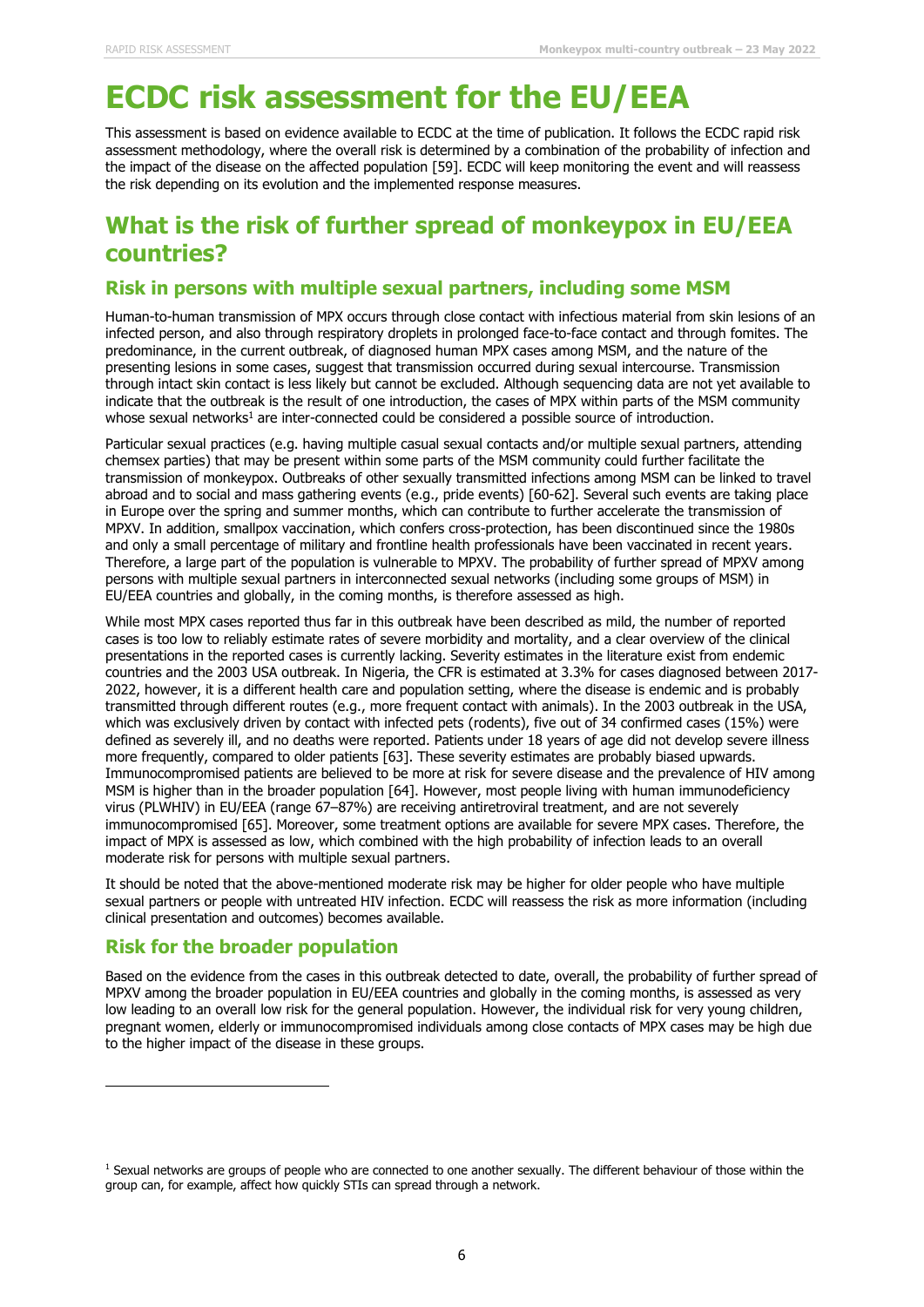## **Risk for health professionals**

#### **Healthcare workers**

Transmission to HCWs exposed to patients with MPX is possible, given the risk of transmission of other orthopoxviruses, such as smallpox, and has been reported in outbreaks in endemic countries [42,66]. In a study of 57 HCWs exposed to patients with MPX, including nursing staff, radiology technicians, emergency department staff and physicians, no case of infection was documented [67]. One HCW in this study had evidence of recent orthopoxvirus seroconversion but had also received smallpox vaccination four months before being exposed. In another outbreak report, monkeypox was transmitted to a HCW, whose only identified exposure was the changing of potentially contaminated bedding of a hospitalised patient with MPX [35].

The probability of MPX transmission to HCWs wearing appropriate personal protective equipment (a disposable gown, disposable gloves, disposable shoe or boots covers, respiratory protection (Filtering Face Piece (FFP) 2 respirator), and eye splash protection (goggles or visor) is very low, with the disease having an estimated low impact, leading to an overall low risk.

The risk to HCWs with unprotected close contact with MPX cases (e.g. contact face-to-face for prolonged time, contact with open lesions without gloves, intubation or other invasive medical procedure) is assessed as moderate, equivalent to that of a close contact.

#### **Laboratory personnel**

Occupational exposure and infection from orthopoxviruses have been occasionally reported among laboratory personnel handling virus-containing specimens [68,69].

The risk of occupational exposure is estimated to be low for trained laboratory personnel following appropriate biosafety procedures [70].

Unprotected occupational exposure in a laboratory, particularly involving spillage or aerosolisation with exposure of mucosa, carries high probability of infection and moderate risk of the disease (due to the direct exposure of mucosae to potentially significant quantity of virus). The risk for unprotected laboratory personnel is assessed as high.

Due to an expected higher impact, the risk may be higher for exposed HCWs and laboratory personnel who are older or immunocompromised.

|                     | <b>Persons with</b><br>multiple sexual<br>partners, including<br>some MSM | <b>Broader</b><br>population | <b>Health professionals</b> |                                |                                    |                                |
|---------------------|---------------------------------------------------------------------------|------------------------------|-----------------------------|--------------------------------|------------------------------------|--------------------------------|
|                     |                                                                           |                              | <b>HCWs</b>                 |                                | <b>Laboratory personnel</b>        |                                |
|                     |                                                                           |                              | Proper<br><b>PPE</b>        | <b>Unprotected</b><br>exposure | Proper procedure and<br><b>PPE</b> | <b>Unprotected</b><br>exposure |
| <b>Probability</b>  | <b>High</b>                                                               | Very low                     | Very low                    | High                           | Very low                           | High                           |
| Impact              | Low                                                                       | Low                          | Low                         | Low                            | Low                                | Moderate                       |
|                     |                                                                           |                              |                             |                                |                                    |                                |
| <b>Overall risk</b> | Moderate                                                                  | Low                          | Low                         | Moderate                       | Low                                | High                           |

#### **Table 1. Summary of risk assessed for the different population categories**

The risk may be higher for certain people in some of the above categories, particularly very young children, pregnant women, elderly, or immunocompromised persons.

### **Risk of transmission through substances of human origin**

No cases of monkeypox virus transmission through substances of human origin have ever been documented. However, there are reported cases of virus transmission from mother to child during pregnancy [71], and animal studies show the presence of virus in blood, tissues and organs of infected animals.[72,73] Existence of viremia (i.e. blood specimens positive for viral DNA) has been shown. The duration of viremia is unclear [74], and there are no data on viraemia in asymptomatic patients (including during the incubation period). Even though information is limited, it is likely that monkeypox virus is transmissible through substances of human origin, but the overall risk for recipients in the EU/EEA is low.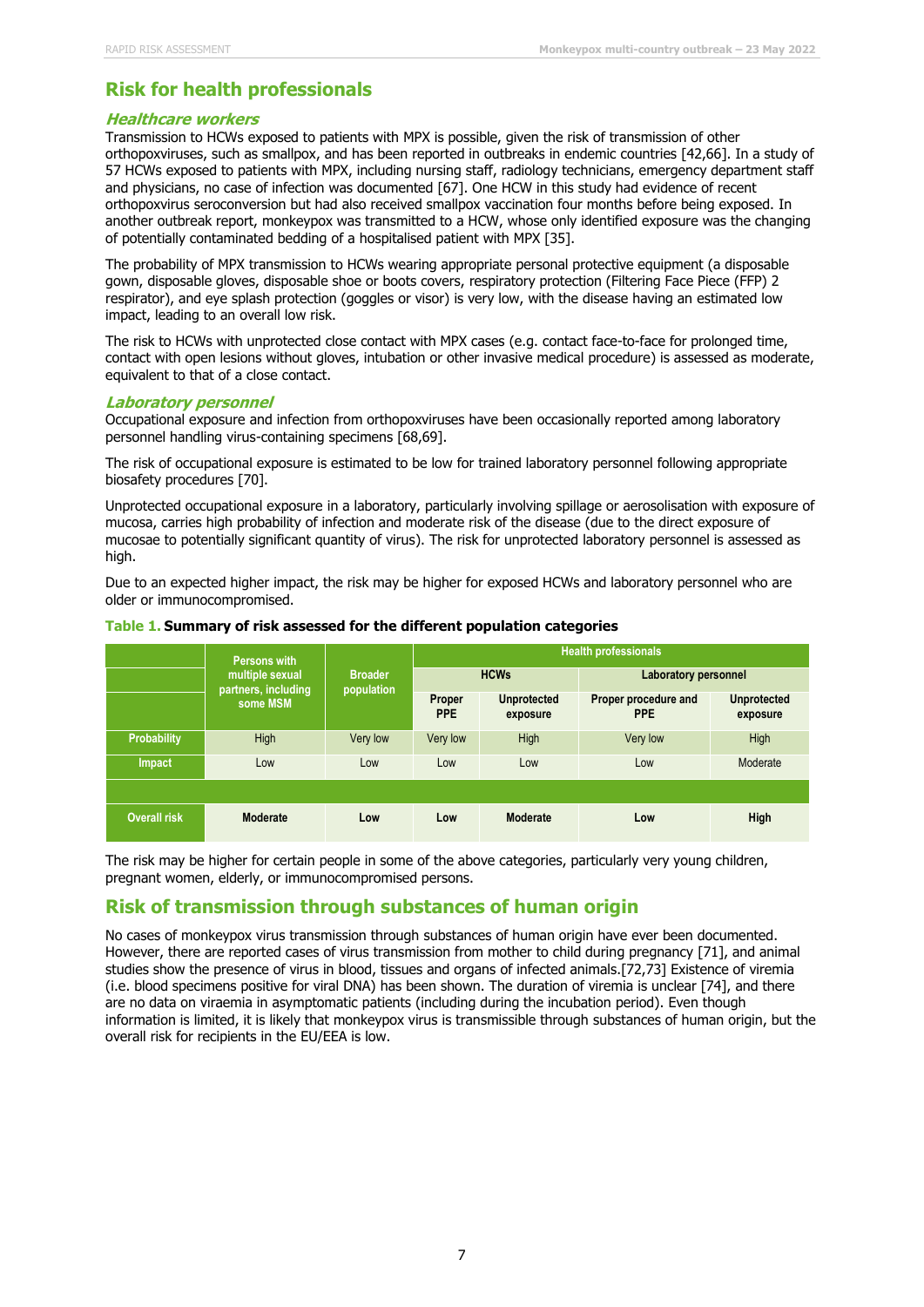### **Risk of spill-over event to animal species in Europe**

Currently, little is known about the suitability of European peri-domestic (mammalian) animal species to serve as a host for monkeypox virus. However, rodents, and particularly species of the family of Sciuridae (squirrels) are likely to be suitable hosts, more so than humans (see disease background), and transmission from humans to (pet) animals is theoretically possible. Such a spill-over event could potentially lead to the virus establishing in European wildlife and the disease becoming an endemic zoonosis. In the US, there is no evidence that the virus became enzootic in wildlife, however, animal health authorities carried out systematic surveillance and an aggressive campaign for exposed animals during the 2003 outbreak [41]. The probability of this spill-over event is very low.

# **Options for response**

The current priority for countries should be the identification, isolation and contact tracing of MPX cases. Prompt diagnosis will allow for isolation of cases and contribute to the control of this outbreak. Reporting newly identified cases to EpiPulse and the European Surveillance System (TESSy) is also important to allow for a better overview of the epidemiological situation and development of the outbreak. Reporting in TESSy will be implemented shortly by ECDC.

These priorities require significant preparedness and response activities including:

- The review and strengthening of laboratory diagnostic capacity for orthopoxviruses;
- The availability and stockpile of PPE for health professionals;
- The review of stockpiles of smallpox vaccines and the development of vaccination strategies;
- The review of availability of antiviral treatments for severe cases;
- The collaboration with animal health services for the management of exposed pets;
- Strong risk communication and engagement with the MSM communities, as well as the broader public.

## **Overall preparedness and response**

### **Laboratory diagnostics and sequencing**

Countries should review their in-house molecular diagnostic testing capacities and capabilities for orthopoxviruses and in particular for monkeypox virus (including surge capacity related to reagents, consumables and available trained staff). In case of limited experience in monkeypox testing, laboratories are encouraged to refer specimens for confirmatory testing. Countries not having national reference laboratory capacity should refer at least the first suspected case(s) for reference testing to another EU/EEA country. The European laboratory network for emerging viral diseases (EVD-LabNet) will facilitate the sharing of protocols and can facilitate confirmatory testing support through their network members. The European Virus Archives (EVAg) can provide positive control materials [75].

According to the EVD-LabNet Directory, based on self-reporting of the EVD-Lab members (as of May 2022), MPXV diagnosis is possible in 19 laboratories in 13 EU/EEA countries: Denmark, Finland, France (2), Germany (4), Greece, Hungary, Ireland, Italy (2), Portugal, Romania, Slovenia, Sweden, and the Netherlands (2) [76].

Sequencing of poxvirus DNA in samples can validate the specificity of the detection and assist in understanding transmission chains and patterns of spread, therefore sharing sequences is encouraged internationally. In addition, sequencing will allow detection of potential genomic and proteomic differences of MPXV in this outbreak. Member States who need diagnostic and/or sequencing support should contact EVD-LabNet [\(chantal.reusken@rivm.nl\)](mailto:chantal.reusken@rivm.nl) and ECDC [\(ECDC.Microbiology@ecdc.europa.eu\)](mailto:ECDC.Microbiology@ecdc.europa.eu).

Currently, there is no commercial MPX virus assay on the European market. The GeneXpert platform (Cepheid Sunnyvale, CA, USA) has been used for diagnosis of MPX in DRC [77]. The multiplex assay includes a MPX-specific assay, orthopoxvirus generic assay, and an internal control. The methodology decreases manipulations of the samples, thereby also limiting opportunities for contamination.

### **Vaccination and antivirals**

Availability of smallpox vaccine should be reviewed in EU/EEA countries as regards type, doses and authorisation status. As mentioned above (see Disease Background) smallpox vaccine can be used for post-exposure prophylaxis (PEP) of close contacts at increased risk for severe disease (see Management of MPX contacts). The smallpox vaccine, if administered within the first four days after exposure to a confirmed MPX case can have significant protective effect [22]. In addition, countries may consider prophylactic vaccination of certain health professionals responding to this outbreak. To date, the vast majority of cases have mild to moderate symptoms and are all recovering well. However, numbers are still low and the severity profile of the disease cannot be reliably estimated.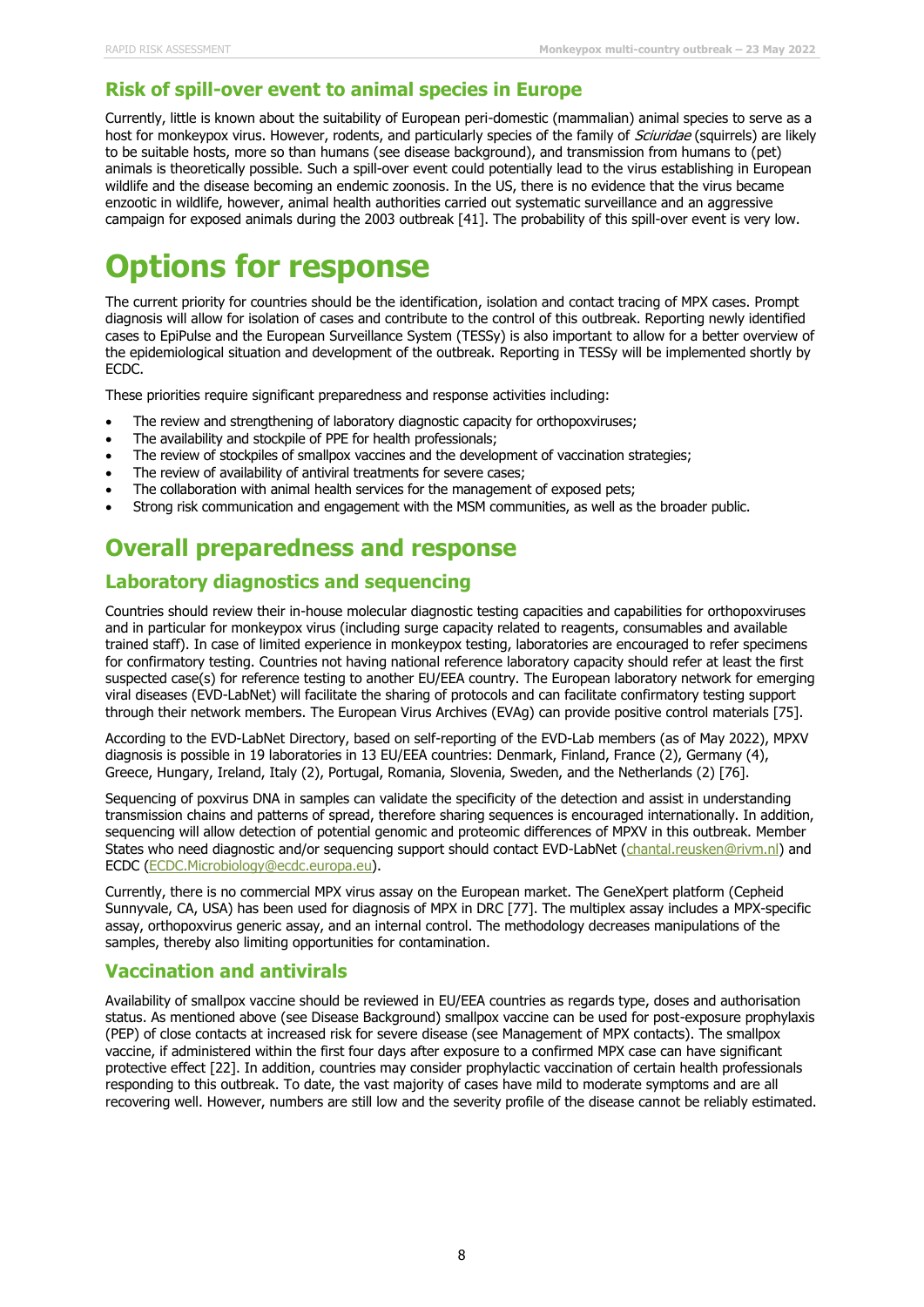No smallpox vaccine is authorised for use against MPX in the EU, but the 3rd generation smallpox vaccine Imvanex<sup>TM</sup> (Modified Vaccine Ankara-MVA) has been authorised by EMA for the EU market against smallpox [78]. MVA has shown protection in primate models challenged with lethal doses of monkeypox virus [79]. Older generation smallpox vaccines have significant side effects and in addition, are no longer authorised and should not be used. Careful needs assessment should be carried out in each country to estimate the potential need of smallpox vaccine for the management of this outbreak and collaboration between the national drug authorities and EMA is needed to clarify the authorisation status of the MVA vaccine if it is to be used against MPX. However, it is important to note that efficacy data for this vaccine against MPX in humans are missing as well as safety data for the use of this vaccine in immunocompromised persons.

Considering the above and the limited supply of smallpox vaccine doses, National Immunization Technical Advisory Groups (NITAG) should develop specific guidance for the vaccination of close contacts of MPX cases. The use of smallpox vaccination for the purpose of pre-exposure prophylaxis in the exposed communities of MSM cannot be considered at this point, considering the limited supply of vaccine and most importantly the benefit/risk ratio of smallpox vaccination in this outbreak.

As regards antivirals used for the treatment of MPX, tecovirimat is the only antiviral drug with an indication for the treatment of orthopoxvirus infections, including MPX, authorised by EMA [51]. Brincidofovir is not authorised in the EU but has been authorised by FDA for treatment of MPX. However, their availability in the EU market is quite limited in the number of doses. Clinicians and infectious disease societies also need to provide guidance for the use of this medication and ideally, follow a common treatment protocol in order to provide valuable efficacy data. Health authorities should consider prioritisation of patient groups that could be offered treatment. Use of antivirals for post-exposure prophylaxis could be additionally investigated. Cidofovir is active in vitro for smallpox, but has a pronounced nephrotoxicity profile that makes it unsuitable as first choice treatment.

### **Personal Protective Equipment**

As indicated above, human-to-human transmission of MPXV can occur via droplets in prolonged close contact and contact with the infectious lesion material [22,25]. Therefore, appropriate PPE is needed for all health professionals who will screen suspected cases, care for a MPX patients or handle contaminated material (clothes, bedlinen, etc.) or laboratory specimens (gowns, FFP2 respirators, goggles). Availability of sufficient stocks of PPE at healthcare facilities and at national levels should be monitored and ensured.

### **Exposure of pets**

Public health authorities should work together with veterinary authorities to ensure capacity is in place for quarantining and testing of mammalian pet animals that have been exposed or are at risk of exposure (i.e. pets of a close contact of a MPX case) to MPXV. Rodent pets should ideally be isolated in monitored facilities, complying with respiratory isolation (e.g. a laboratory) and animal welfare conditions (e.g. government facilities, kennels or animal welfare organisations), and tested (by PCR) for exposure before quarantine ends. Euthanasia should only be a last resort reserved to situations where testing and/or isolation are not feasible. Other mammalian pet species could be isolated at home if animal welfare conditions allow it (e.g. availability of an enclosed outdoor space for dogs, regular veterinary checks to assess the health status, preventing access to visitors, preventing pets from leaving the home).

## **Surveillance and EU/EEA reporting**

Monkeypox is currently not listed as a disease under surveillance [80] in the EU/EEA , nor is the virus notifiable in animals under Commission Implementing Regulation 2018/1882. Orthopoxvirus infection is a mandatory notifiable disease in some countries, and some have now made MPX notifiable as part of the response to this outbreak. The rapid evolution of the current outbreak involving multiple EU/EEA countries, the limited data available on disease severity and the previously unreported context of transmission among groups of MSM highlight the need for setting up a European surveillance system aiming to describe the epidemiology and evolution of the outbreak and to support control measures.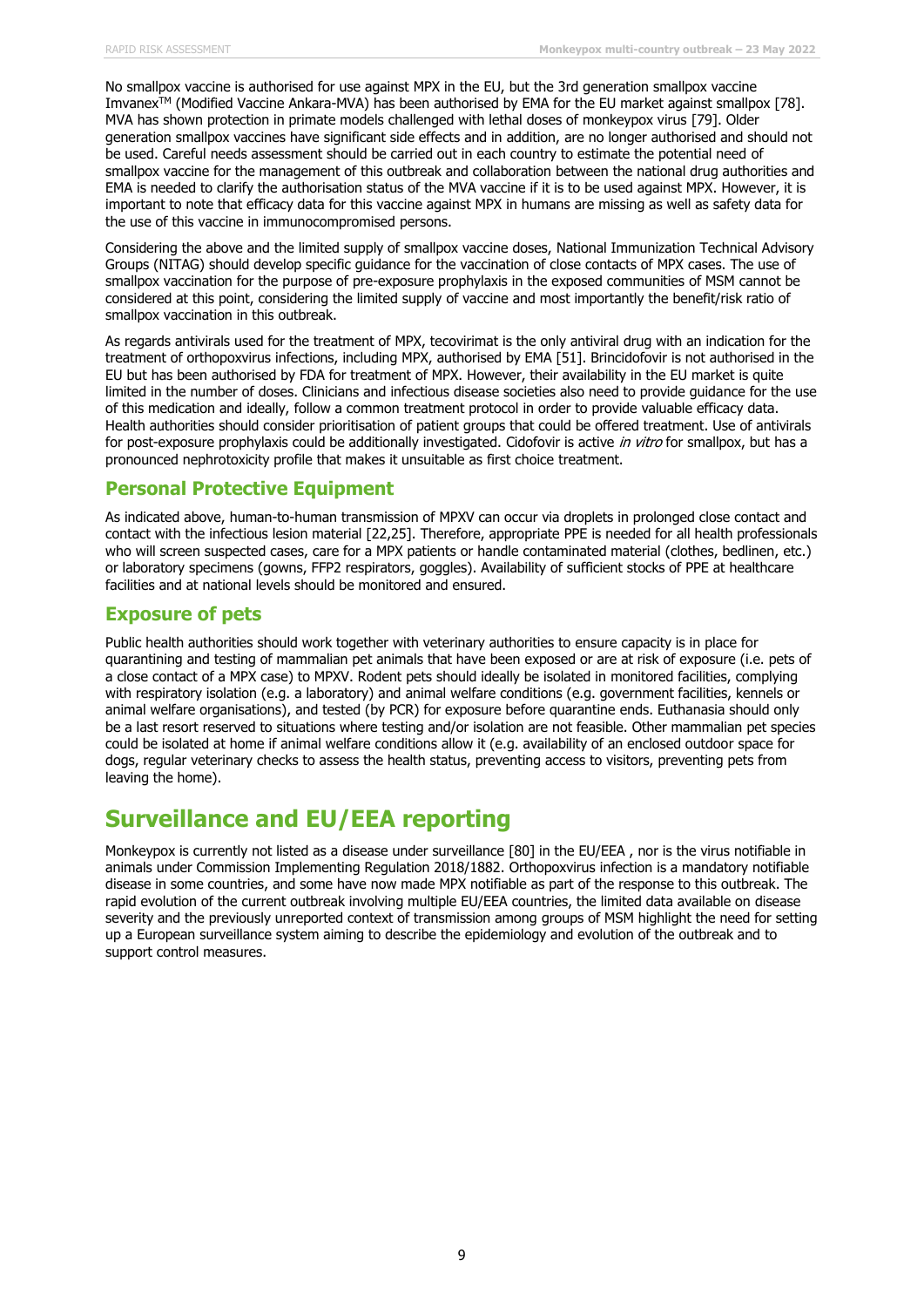#### The following interim case definition is proposed:

#### **Confirmed case**

A person with a laboratory-confirmed monkeypox infection (1) monkeypox virus specific PCR assay positive result or (2) orthopoxvirus specific PCR assay positive result which is then confirmed by nucleotide sequence determination of the detected virus as MPXV) with symptom onset since 1st March 2022

#### **Probable case**

(1) A person with an unexplained rash\* on any part of their body

AND one or more other symptom(s) of monkeypox infection\*\* with symptom onset since 1st March 2022

AND one of the following:

- has a positive laboratory test result on orthopoxvirus infection (e.g. orthopoxvirus specific positive PCR without sequencing, electron microscopy, serology);
- has an epidemiological link to a confirmed or probable case of monkeypox in the 21 days before symptom onset;
- reports travel to MPX endemic countries in the 21 days before symptom onset;
- is a person (of any sexual orientation) who had multiple or anonymous sexual partners in the 21 days before symptom onset;
- is a man who has sex with men.

#### OR

(2) A person with an unexplained generalised or localised maculopapular or vesiculopustular rash with centrifugal spread, with lesions showing umbilication or scabbing, lymphadenopathy and one or more other MPX-compatible symptoms\*\*.

\* Since EU/EEA countries are just starting to identify cases and if testing capacity is sufficient, the above more sensitive case definition can be used. In countries with limited testing capacity for orthopoxviruses, the following description can be added to characterise the rash: 'unexplained localised or generalised maculopapular or vesiculopustular rash potentially with umbilication or scabbing'.

\*\*Fever (usually high >38.5°C), headache, back ache, fatigue, lymphadenopathy (localised or generalised).

Patients who fulfil the criteria for probable cases should be tested with a monkeypox virus specific PCR assay or an orthopoxvirus specific PCR assay which is then confirmed through sequencing. If negative, these patients should be excluded.

ECDC in liaison with the World Health Organization (WHO) asks countries to report newly-identified cases in the [line listing document in EpiPulse](https://epipulse.ecdc.europa.eu/ebs/#/item/details/2022-STI-00005) [access only to nominated users]. Reporting in TESSy will be implemented shortly by ECDC.

### **Management of cases**

Newly identified cases of MPX should undergo a medical assessment for severity and risk factors (e.g. underlying conditions or medications affecting immune competence, untreated HIV infection etc.). Those at increased risk of severe disease from MPX may require hospitalisation and/or treatment with antivirals (see Overall preparedness and response section). People at increased risk for severe disease include infants and young children, pregnant women, elderly and severely immunocompromised persons. A common treatment protocol should be considered for patients treated in EU/EEA countries in order to provide much needed efficacy data. Tecovirimat also has the potential to cause resistance to pox viruses, therefore, careful monitoring of treated patients should be undertaken, particularly the immunosuppressed. Potential combination with brincidofovir can also be explored. The majority of MPX cases reported so far in this outbreak have been mild with localised disease and self-limiting symptoms. Therefore, hospitalisation is not necessary, unless the patient's clinical condition requires it. Patients can remain isolated at home with supportive care (analgesia, hydration). If isolation is not possible at home, then hospitalisation or other arrangement can be considered.

MPXV can be transmitted to anyone, regardless of sexual orientation or gender identity, through contact with body fluids, monkeypox sores, or shared items. Therefore, cases should be instructed to isolate until the rash scabs fall off, which indicates the end of infectiousness. Cases should remain in their own room, when at home, and use designated household items (clothes, bed linen, towels, eating utensils, plates, glasses), which should not be shared with other members of the household (see the next section for information on cleaning and disinfection of such materials). Cases should also avoid contact with immunocompromised persons until their rash heals. A MPX case should be monitored daily by public health authorities (e.g. via telephone calls) and can temporarily leave their home (e.g. for medical appointments and necessary exercise for their mental health stability), provided they wear a medical face mask and their rash is covered (e.g. long sleeves and pants). They should also be instructed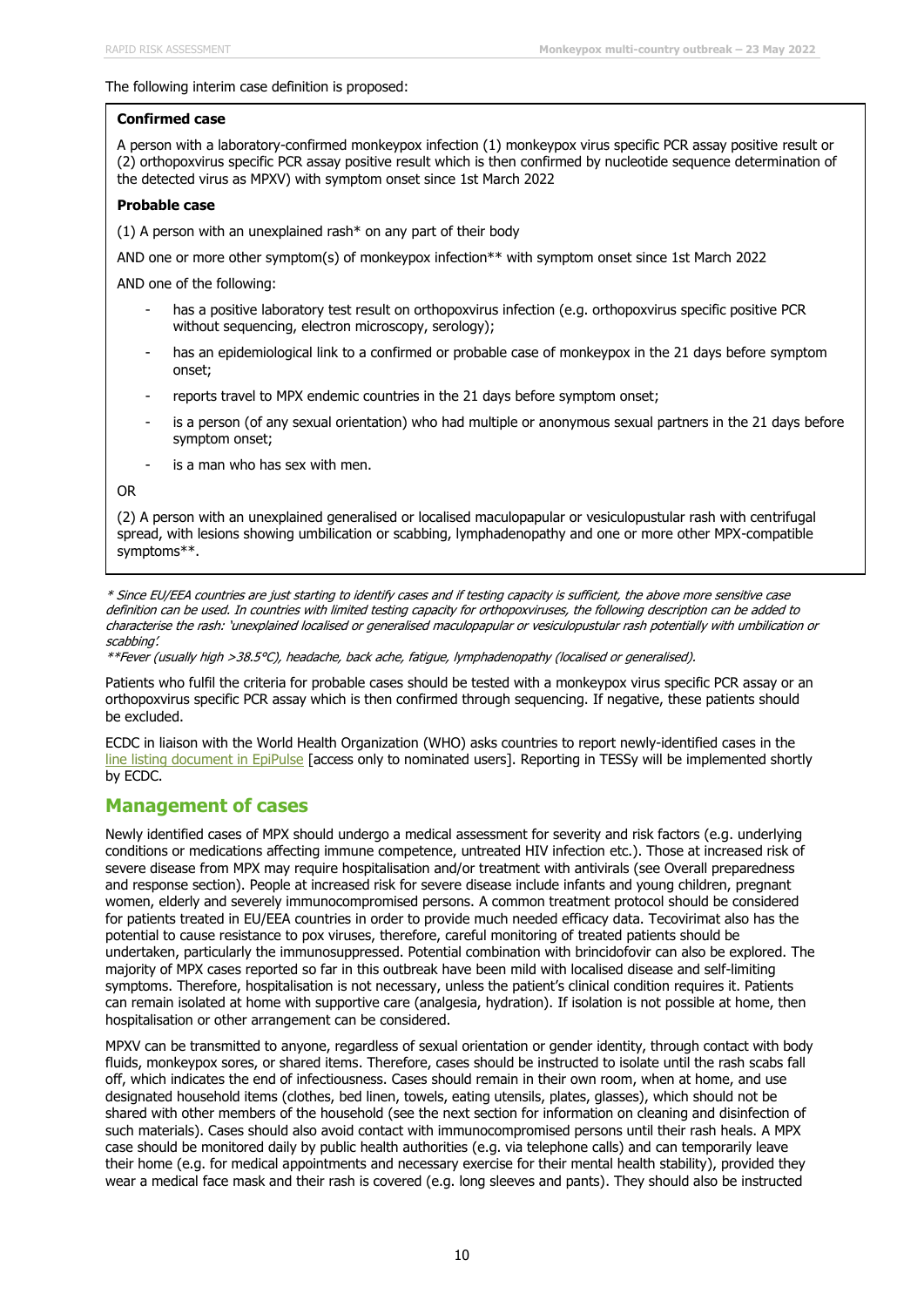to avoid close or intimate contact (hugging, kissing, prolonged face-to-face contact in closed spaces) with other people until their rash heals completely.

Careful hand and respiratory hygiene are recommended for the case and everyone in the household; a medical face mask should be used when in contact with other people. Cases should abstain from sexual activity until scabs fall off. While the use of condoms is consistently encouraged during sex for prevention of HIV and other STIs, cases should be made aware that the use of condoms alone cannot provide full protection against MPXV infection, as contact with skin lesions is involved for its transmission. Because transmission through droplets is possible, avoidance of close, physical contact is recommended until the scabs fall off.

Health authorities and policy makers should consider that sex workers may be disproportionately affected by this outbreak and may need incentives to be able to comply with the full recommendation of isolation until the rash heals completely which may last up to four weeks.

Finally, instructions should be given to MPX cases to avoid contact with any mammal pets, and in particular pet rodents (mice, rats, hamsters, gerbils, guinea pigs, squirrels etc), due to the possibility of human-to-pet transmission. Any recent contact with such pets should be noted and animal health services should be contacted for advice.

#### **Environmental persistence and disinfection**

Poxviruses show extraordinary resistance to drying [81], and increased temperature and pH tolerance when compared with other enveloped viruses. These characteristics strongly impact their environmental persistence: materials from infected patients (e.g., dermal crusts) or fomites (e.g., bed linens) remain infective for months to years.

Despite these characteristics, poxviruses are sensitive to common disinfectants, although they can be less sensitive to organic disinfectants compared to other enveloped viruses, due to their reduced envelope lipid content.

Cleaning of the room where a MPX case stayed should be done without stirring a lot of dust or causing the formation of aerosols and should use regular cleaning products followed by disinfection using a 0.1 % sodium hypochlorite (NaClO) (dilution 1:50, if household bleach is used, usually at an initial concentration of 5%). Particular attention should be paid to toilets and frequently touched surfaces. Contaminated clothing and linens should be collected and washed at 60°C cycles. Carpets, curtains and other soft furnishings can be steamcleaned.[82].

Single-use disposable cleaning equipment (e.g. disposable towels) is recommended. If disposable cleaning equipment is not available, the cleaning material (cloth, sponge etc.) should be placed in a disinfectant solution effective against viruses, or 0.1% sodium hypochlorite. If neither solution is available, the material should be discarded.

Gauzes or other material soaked with lesion fluid or containing scabs from the MPX case should be preferably handled in a healthcare facility as infectious waste, or according to instructions from the local public health authority.

#### **Management of monkeypox contacts**

Close contacts of the currently reported MPX cases include mainly sexual partners and people living in the same household or anyone sharing the same bedding or clothing with an MPX case. Sharing the same workspace for several hours seated within one to two metres or being a co-passenger in longer flights, train or bus rides may also qualify as a close contact in certain situations, but this would require a case-by-case assessment. (see Table 2). From outbreaks in Africa, the secondary attack rate is estimated at 9-12% among unvaccinated contacts within households, however other estimates are as high as 50%, while in the 2003 US outbreak it was 0% [34,58]. Although some of the reported cases are epidemiologically linked, no further onward transmission to close contacts that are not sexual partners has been documented yet in this outbreak.

Contact tracing of newly identified MPX cases should be performed carefully and exhaustively, building on longstanding good practices implemented for the management of STIs and the HIV epidemic and the ongoing COVID-19 pandemic. Partner notification should be rapidly initiated; however, this might be challenging in the case of anonymous sexual partners. Involvement of sexual health services, who are experienced in partner notification for sexually-transmitted diseases is recommended to ensure the best possible outcome.

Awareness raising in MSM communities about the ongoing MPX outbreak is extremely important and should happen with the engagement of the community (see section risk communication and community engagement). Contact tracing should pay particular attention to identifying MPX contacts who are immunocompromised. Working with associations supporting people living with human immunodeficiency virus (PLWHIV) and immunocompromised patients would be valuable. Public health resources for these activities are very important. Although the number of contacts to be traced is not expected to be very large, the case complexity will be high. That the public health workforce is already affected by the continuous pressure of the response needs to the COVID-19 pandemic should also be considered.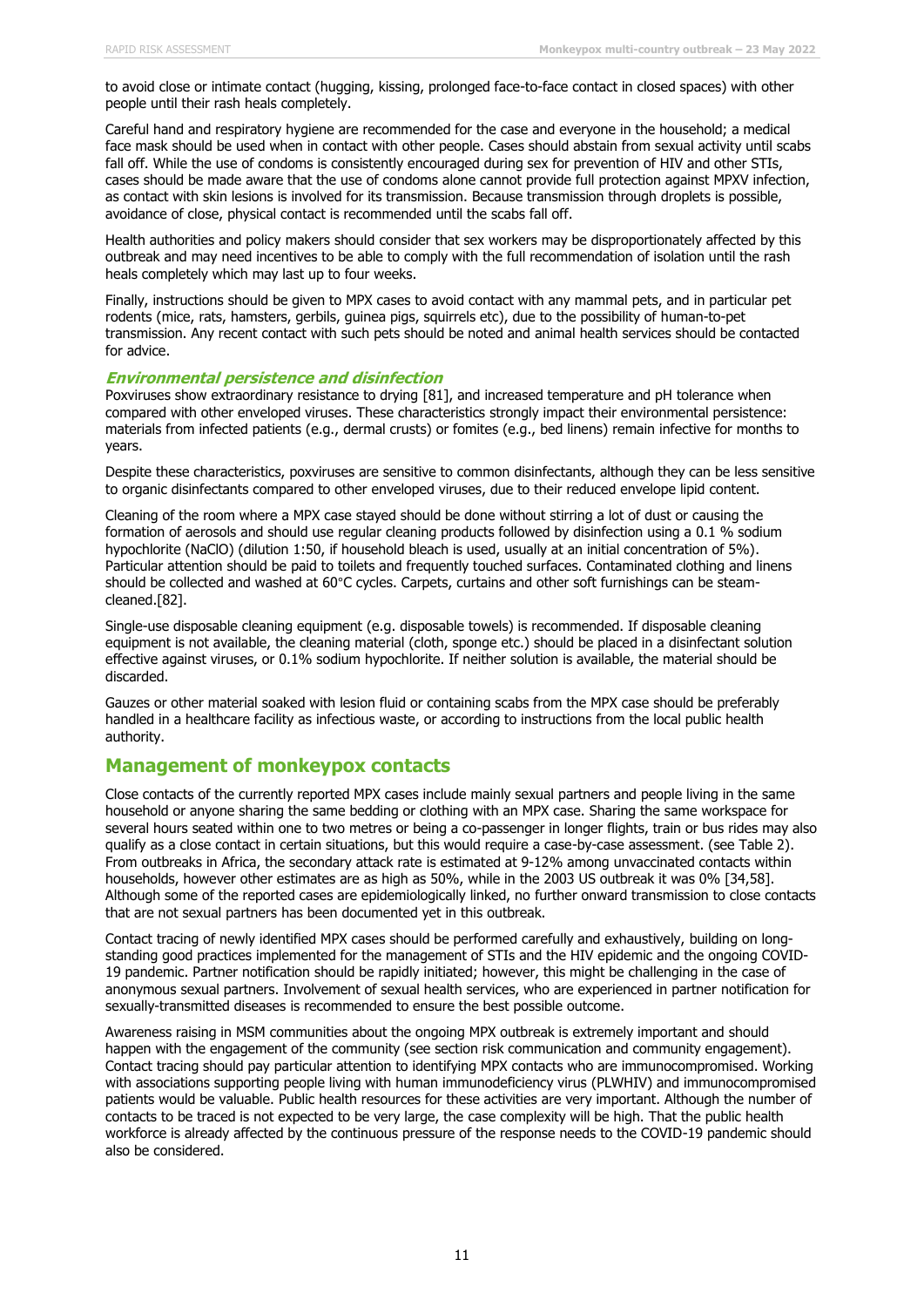All identified close contacts (see Table 2) of a MPX case should be instructed to self-monitor for fever and MPX symptoms daily for 21 days after their last exposure. Instructions should be provided, if they develop any symptoms during this period, to self-isolate except for attending medical assessments or testing. In general, symptomatic contacts should be isolated during their investigation until MPX is excluded. Close contacts should be advised to avoid close physical contact with young children, pregnant women and immunocompromised persons until MPX is excluded.

Sexual contacts of MPX cases should abstain from sex for a duration of at least 21 days or until the infection is excluded. While all persons are encouraged to use condoms consistently during sexual activity for prevention of HIV and other STIs, they should be made aware that the use of condoms alone cannot offer full protection against transmission of MPXV. Because transmission through droplets in prolonged face-to-face contact is also possible, avoidance of close, physical contact is recommended for the duration of 21 days following exposure. Sex workers may be a group potentially exposed to MPX and consideration should be given to the fact that they would need financial support to comply with the recommended duration of self-monitoring.

Close contacts of MPX cases would benefit from an exposure assessment, including history of past smallpox vaccination, and should be carefully evaluated for the potential need of post-exposure prophylactic (PEP) smallpox vaccination. Use of PEP smallpox vaccination should only be offered after a careful risk/benefit ratio assessment for the individual person, including the type and timing of last exposure, their age group, their medical history particularly as regards their immune status and other underlying conditions that would indicate that they are at increased risk for severe MPX disease. The time from vaccination until developing the expected antibody protection also plays a role. In addition, the profile, indication and availability of the nationally available smallpox vaccine should be considered (which generation of vaccine is available, number of doses etc.). Use of the smallpox vaccine up to four days after exposure to MPX can prevent the onset of symptoms, while after that and until 14 days postexposure prophylactic vaccination may modify the disease course [83]. If the currently authorised 3<sup>rd</sup> generation MVA vaccine for smallpox would be used, then two doses would be needed 28 days apart.

For passengers in an aircraft, bus or train sitting within a radius of two metres of a symptomatic case (i.e. seated one-two seats around the case), an exposure assessment by health authorities should be carried out and monitoring implemented accordingly. Exposure on longer flights or rides (more than eight hours) can be considered as riskier [84]. From when smallpox was circulating, no transmission on aircraft was documented [85]. Table 2 presents the overview of the advice for the management of contacts of a MPX case.

| <b>Type of contact</b> | <b>Description</b>                                                                                                                                                                                                                                                                                                                                                                                                                                                                                                                                                                                                                                                                                                                                                                                                                                                                                                                                                                          | <b>Management guidance</b>                                                                                                                                                                                                                                                                                                                                                                                                                                                                                                                                                |
|------------------------|---------------------------------------------------------------------------------------------------------------------------------------------------------------------------------------------------------------------------------------------------------------------------------------------------------------------------------------------------------------------------------------------------------------------------------------------------------------------------------------------------------------------------------------------------------------------------------------------------------------------------------------------------------------------------------------------------------------------------------------------------------------------------------------------------------------------------------------------------------------------------------------------------------------------------------------------------------------------------------------------|---------------------------------------------------------------------------------------------------------------------------------------------------------------------------------------------------------------------------------------------------------------------------------------------------------------------------------------------------------------------------------------------------------------------------------------------------------------------------------------------------------------------------------------------------------------------------|
| <b>Close contact</b>   | Sexual partner<br>٠<br>Person(s) living in same household, or similar setting (e.g.<br>camping, overnight sleeping etc)<br>Person(s) sharing clothing, bedding, utensils etc, while the<br>$\bullet$<br>patient had a rash<br>Person(s) sharing the same closed workspace/office for<br>$\bullet$<br>long periods of time<br>Caregivers of MPX case, while symptomatic<br>$\bullet$<br>HCW who had contact with MPX case (lesions or<br>$\bullet$<br>prolonged face-to-face contact) without appropriate PPE<br>HCW or other person who suffered a sharps injury or was<br>$\bullet$<br>exposed to MPX case body fluids or aerosol generating<br>procedure without PPE<br>Laboratory staff suffering exposure to occupational<br>$\bullet$<br>accident with virus-containing sample (splash, sharp or<br>aerosol exposure etc)<br>Co-passenger seated one -two seats distance around<br>$\bullet$<br>case while they were symptomatic, in airplane, bus or train<br>$\geq$ 8 hours duration | Careful benefit/risk assessment for the need<br>for PEP smallpox vaccination<br>Self-monitor for fever or other MPX<br>$\bullet$<br>symptoms (headache, back ache etc) or new<br>unexplained rash for 21 days from last<br>exposure. In that case self-isolate and<br>abstain from sexual activity until MPX is<br>excluded.<br>Careful hand hygiene and respiratory<br>etiquette.<br>Abstain from sexual activity and avoid close<br>physical contact for 21 days or until MPX is<br>excluded.<br>Avoid contact with mammal pets for 21 days<br>or until MPX is excluded |
| All other contacts     | <b>Brief social interactions</b><br>$\bullet$<br>Work colleagues not sharing same office<br>$\bullet$<br>Persons sharing fitness equipment or sharing the same<br>$\bullet$<br>sauna or bath, without sexual contact<br>Social encounters/ acquaintances<br>$\bullet$<br>HCW contact with appropriate PPE<br>$\bullet$                                                                                                                                                                                                                                                                                                                                                                                                                                                                                                                                                                                                                                                                      | Depending on the certainty of contact, some<br>٠<br>of these contacts may be asked to self-<br>monitor for fever or other MPX symptoms<br>(headache, back ache etc) or new<br>unexplained rash for 21 days from last<br>exposure.                                                                                                                                                                                                                                                                                                                                         |

#### **Table 2. Summary of management approach for contacts of a MPX case**

## **Healthcare settings and diagnostic laboratories**

Raising awareness of health professionals is important for case identification and contact tracing in this MPX outbreak. Countries are urged to provide information about the ongoing situation to their clinicians at various levels in the health system, with a particular focus to general practitioners, sexual clinics, genito-urinary practitioners, walk-in clinics providing care to MSM and sex workers, dermatology departments and emergency departments in general. Cases with localised unexplained rash with inguinal lymphadenopathy and other MPX-compatible symptoms should be referred to specialised services per national guidelines for decision on testing.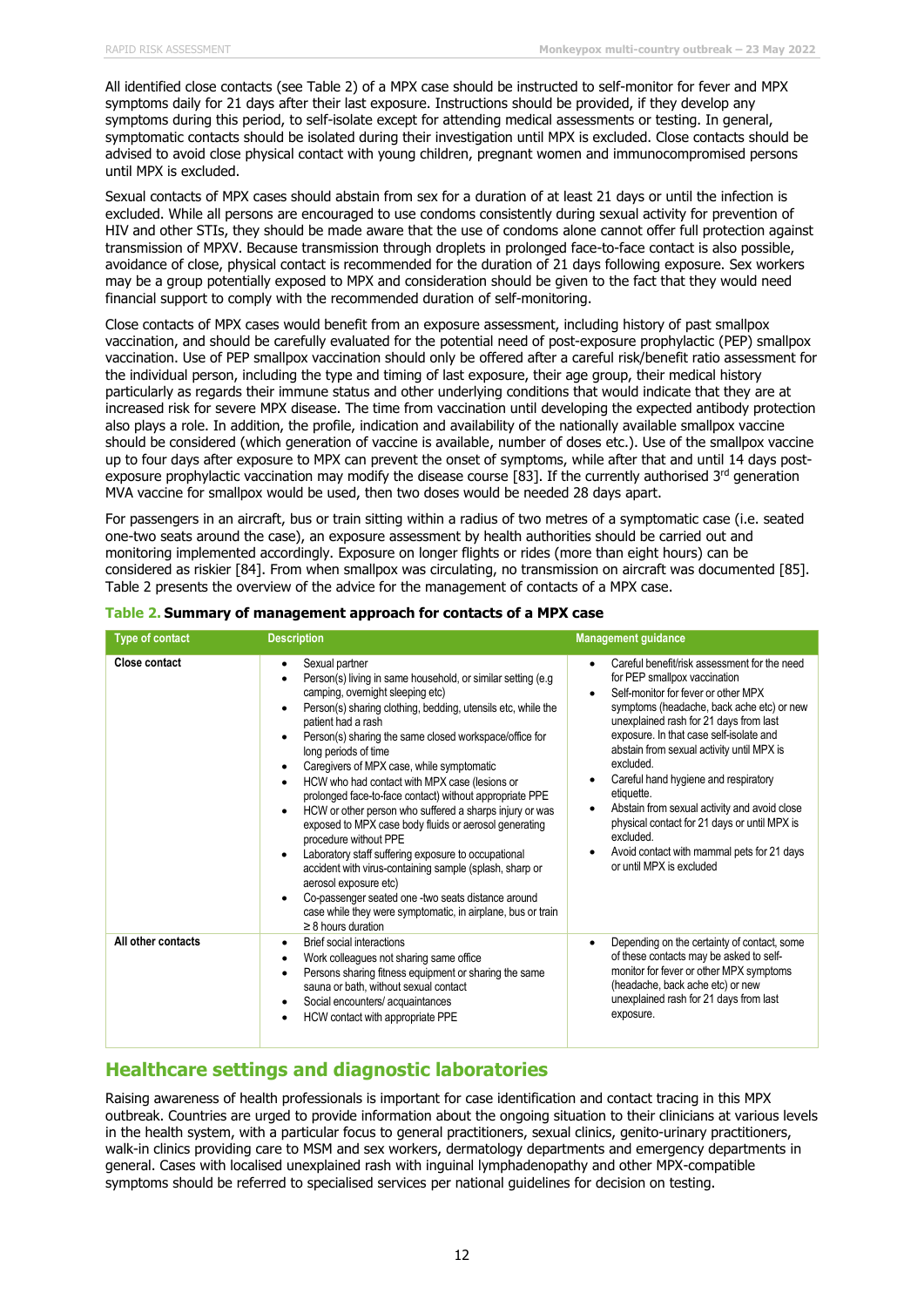In healthcare settings, prevention of transmission is based on appropriate infection prevention and control measures. MPX is considered to be mainly transmitted through respiratory droplets and direct contact with body fluids or lesion material[66,86]. Therefore, both contact and airborne precautions should be applied when providing care for patients with monkeypox. Patients who need to be hospitalised should preferably be placed in an isolation room with anteroom and negative pressure, or if not available in a single room. Healthcare workers entering the isolation room should wear gloves, a water-resistant gown and an FFP2 respirator [25].

WHO suggests that national health authorities should consider immunisation against smallpox for healthcare workers treating or exposed to patients with MPX or their samples [25]. Careful risk/benefit ratio assessment should also be carried out for the individual health professionals offered the smallpox vaccine as pre-exposure prophylaxis in this outbreak.

Clinical specimens suspected to contain MPXV are considered category A (UN 2814) – Infectious Substances Affecting Humans. They should be packaged and transported following the relevant regulation, unless previously treated to neutralise or inactivate the pathogen [87,88].

Diagnostic specimens suspected to contain MPXV should be ideally processed using a certified Class II Biological Safety Cabinet. Laboratory staff handling specimens suspected to contain MPXV who are not vaccinated within the last 10 years should use appropriate PPE under more stringent biosafety-3 work practices to reduce the risk of exposures. Vaccinated laboratory staff could work using BSL-2 practices. Centrifugation of infected materials must be carried out in closed containers placed in sealed safety cups, or in rotors that are loaded or unloaded in a Class II biological safety cabinet. Laboratory waste containing monkeypox virus should be decontaminated before disposal (e.g., by autoclaving). Due to the short duration of viraemia, testing specimens in clinical chemistry laboratories is probably not a high-risk activity. However, using the precautionary principle, they should be handled as described above. If the appropriate safety conditions are not available, referral to a certified laboratory should be considered [89].

Cleaning and disinfection in healthcare facilities should follow the rules as outlined above (see environmental cleaning and disinfection). In addition, staff performing cleaning and disinfection in a MPX case's room should wear a minimum set of PPE:

- a disposable water-resistant gown;
- disposable gloves;
- disposable shoe or boots covers;
- respiratory protection (Filtering Face Piece (FFP) 2 respirator);
- eye splash protection (goggles or visor).

Donning and doffing of PPE should be carefully performed by trained staff, and hand hygiene should be performed every time PPE, such as gloves, are removed.

Waste should be assessed depending on risk and handled in accordance with healthcare facility policies and local regulations. If assessed as infectious clinical waste category A (UN3549), transport should be handled according to UN transport regulations [87]. Staff engaged in waste management should wear PPE [82].

### **Substances of human origin**

All potential donors should be carefully interviewed regarding contacts with infected (confirmed or suspected) MPX cases, infected animals or travels to affected areas. Medical history data on these risk factors should be collected in the case of deceased donors.

Based on the incubation period of MPX, it is recommended to defer asymptomatic donors that have been in contact with (confirmed or suspected) cases from substances of human origin donation for a minimum of 21 days from the last day of exposure.

Since the MPX prodromal stage varies in duration (1–4 days [22]) and symptoms can be non-specific and mild [88- 91] or absent [49], careful examination for any possible signs of infection should be performed even after the expiration of the deferral period (at least 21 days from the last day of exposure). Examination should not overlook mild and non-specific signs like headache or fatigue or anogenital skin lesions.

### **Risk communication and community engagement**

It is important that health authorities communicate risks about this MPX outbreak, referring to the specific characteristics of the current situation, so that people at risk can adopt appropriate preventive and treatmentseeking behaviour. A balance should be kept between informing people at risk but also communicating that the virus is not spread easily between people and the risk to the broader population is low. However, much remains unknown about the event, in particular where and how index cases have acquired their infections. Authorities should make clear that while the evidence base is still quite limited, intensive work is ongoing to fill in the knowledge gaps. As such, the initial prevention strategies implemented may need to be adapted as more scientific information becomes available.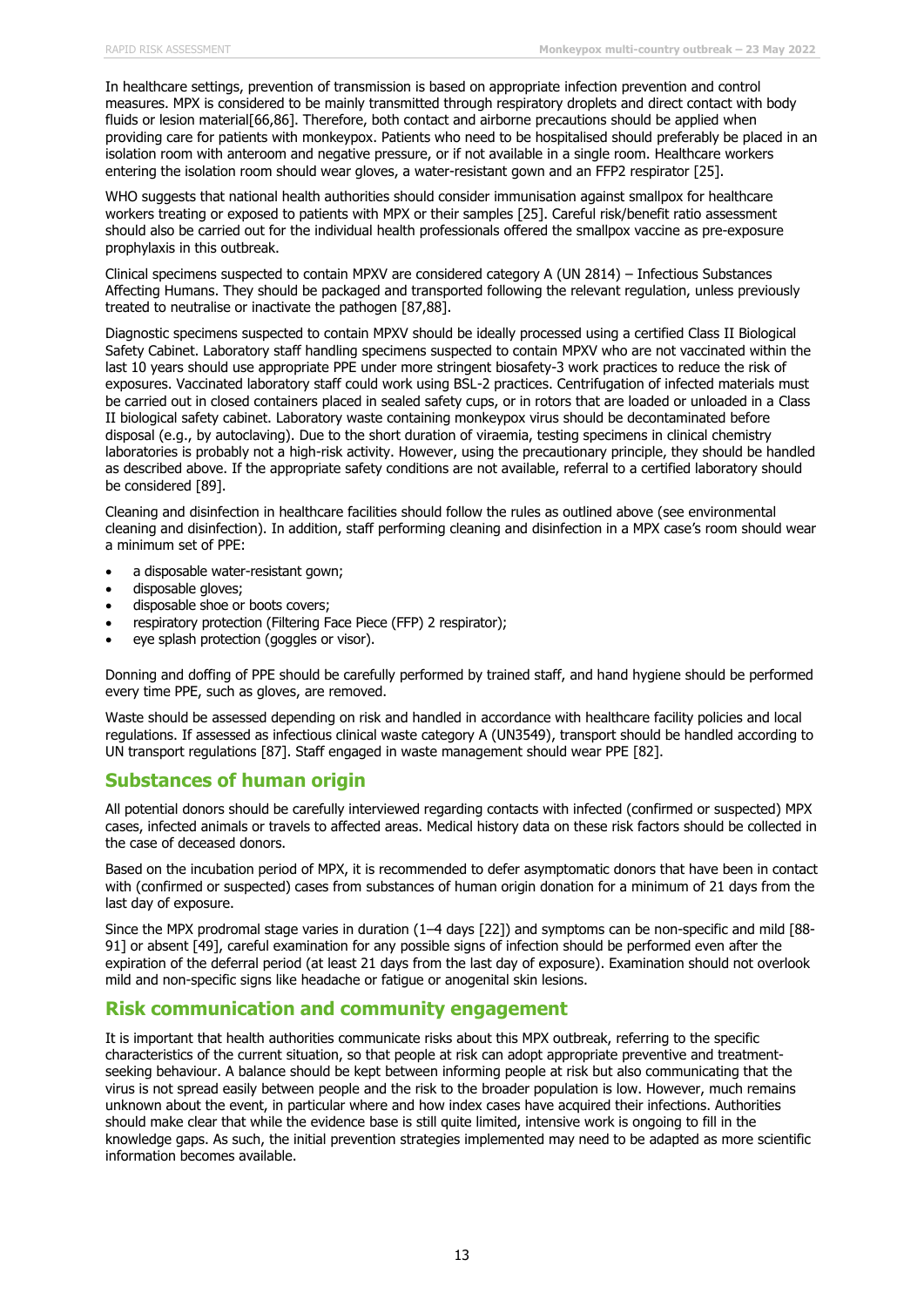In the meantime, efforts should be made to ensure that stigmatisation does not occur based on sexual orientation and practices. Risk communication messages should stress that monkeypox virus is spread through close contact between people, especially in the same household, including during sexual contact. Transmission of vaccinia virus has been described among heterosexual partners [43] and similarly, it is expected that sexual transmission will occur in the broader population. Therefore, risk communication messages could also state that MPX infection is not indicative of someone's sexual orientation nor that the latter influences their susceptibility to the disease. In clear and accessible language, people who are infected with monkeypox virus should be advised to avoid any sort of close contact, including protected sexual contact, with other people until their rash has ended and the last scab has fallen off, no matter how long this process takes (may be up to four weeks). If they are living with other people, the importance of staying in one room for as long as they have the rash should be stressed, and ideally, they should have access to their own bathroom. Advice to avoid sharing bedding or any household items with anyone else should be disseminated. Building on approaches that were developed during the early COVID-19 pandemic [94], if full isolation is not possible, very good hygiene practices should be promoted: the monkeypox virus is able to survive on surfaces or other fomites for long periods of time (days to months [95,96]).

If high-risk close contacts of MPX patients are offered post-exposure vaccination in the form of the smallpox vaccine, they should be fully informed about the risk/benefits for them and potential side effects of the vaccine offered [95,96].

Community engagement approaches should be used to understand perceptions and concerns and to support targeted risk communication messages to populations or groups more likely to be exposed to the virus. This requires the identification of relevant community-based organisations and stakeholders and leveraging their existing networks so they can communicate with community members and raise awareness using language adapted to their community and through appropriate communication channels [97]. Public health institutions should regularly inform and exchange ideas with these organisations and groups on specific aspects of the risk communication messages to be adapted and disseminated, as well as on their impact on the target audience.

Three key groups should be considered as priority groups for community engagement strategies during the current MPX outbreak.

- Since the current event has seen several cases in MSM, this group must be made aware of the risk of infection as well as prevention measures they may take. Applications used by MSM for meeting partners can be explored to reach those most at risk and provide health promotion information. Various organisations exist at the regional, national, sub-national and local level working on health for LGBTQIA+, including activist groups and community testing organisations (i.e. checkpoints). These should be contacted, informed and asked to engage with their members, users and networks about the situation and hear their perceptions and concerns. Other organisations working on sexual health may also be mapped and contacted for similar purposes. Key messages should focus on the fact that MPXV is spread through close contact with infectious individuals, may possibly be sexually transmitted and that condoms can mitigate the risk of many sexually-transmitted infections, but cannot offer full protection against transmission of MPXV, since contact with lesions may be sufficient for transmission to occur.
- As people who are immunocompromised have been shown to be more vulnerable to severe disease [42], support organisations for immunocompromised people should also be identified, kept informed, and supported in conducting outreach to their members. Particular focus should be given to their heightened risk of severe disease, and the importance of seeking treatment should they develop symptoms of MPX infection. However, it is important to clarify that people living with HIV under appropriate treatment are not considered immunocompromised, and those with untreated HIV should be referred to HIV treatment [98].
- Healthcare workers' unions and associated professional networks should be engaged with so they can be equipped to detect and treat cases early as well as provide health advice and disseminate messages about case definitions and strategies for contact tracing. They should also be informed about the particular susceptibility to severe disease of people with untreated HIV and those who are otherwise immunocompromised so that they can provide appropriate treatment and support for such patients. Health workers should also be made aware that their own close contact with patients may put them at increased risk of infection and therefore they should protect themselves accordingly.

ECDC is working with multiple civil society organisations to reach out to MSM groups by disseminating the following message to all European countries:

'Monkeypox virus is spreading in Europe, in particular among men who have sex with men. It is transmitted through close contact, like during sexual intercourse or through contaminated bedding, sex toys. If you or any recent (last 21 days) partner have unusual sores or rash, contact your sexual health provider (find closest site here: [https://www.testfinder.info\)](https://eur02.safelinks.protection.outlook.com/?url=https%3A%2F%2Fwww.testfinder.info%2F&data=05%7C01%7CTeymur.Noori%40ecdc.europa.eu%7Cb735f7daf96d471559c408da3b41f18a%7C6ad73702409c4046ae59cc4bea334507%7C0%7C0%7C637887451682607849%7CUnknown%7CTWFpbGZsb3d8eyJWIjoiMC4wLjAwMDAiLCJQIjoiV2luMzIiLCJBTiI6Ik1haWwiLCJXVCI6Mn0%3D%7C3000%7C%7C%7C&sdata=9Qv%2FT5Ja8rh3Kt82A9g%2Fv36zMNCf7qvFo2rZdKnhgNo%3D&reserved=0) or your GP or local health provider. More info can be found here: [www.ecdc.europa.eu/en/news-events/epidemiological-update-monkeypox-outbreak](https://www.ecdc.europa.eu/en/news-events/epidemiological-update-monkeypox-outbreak)'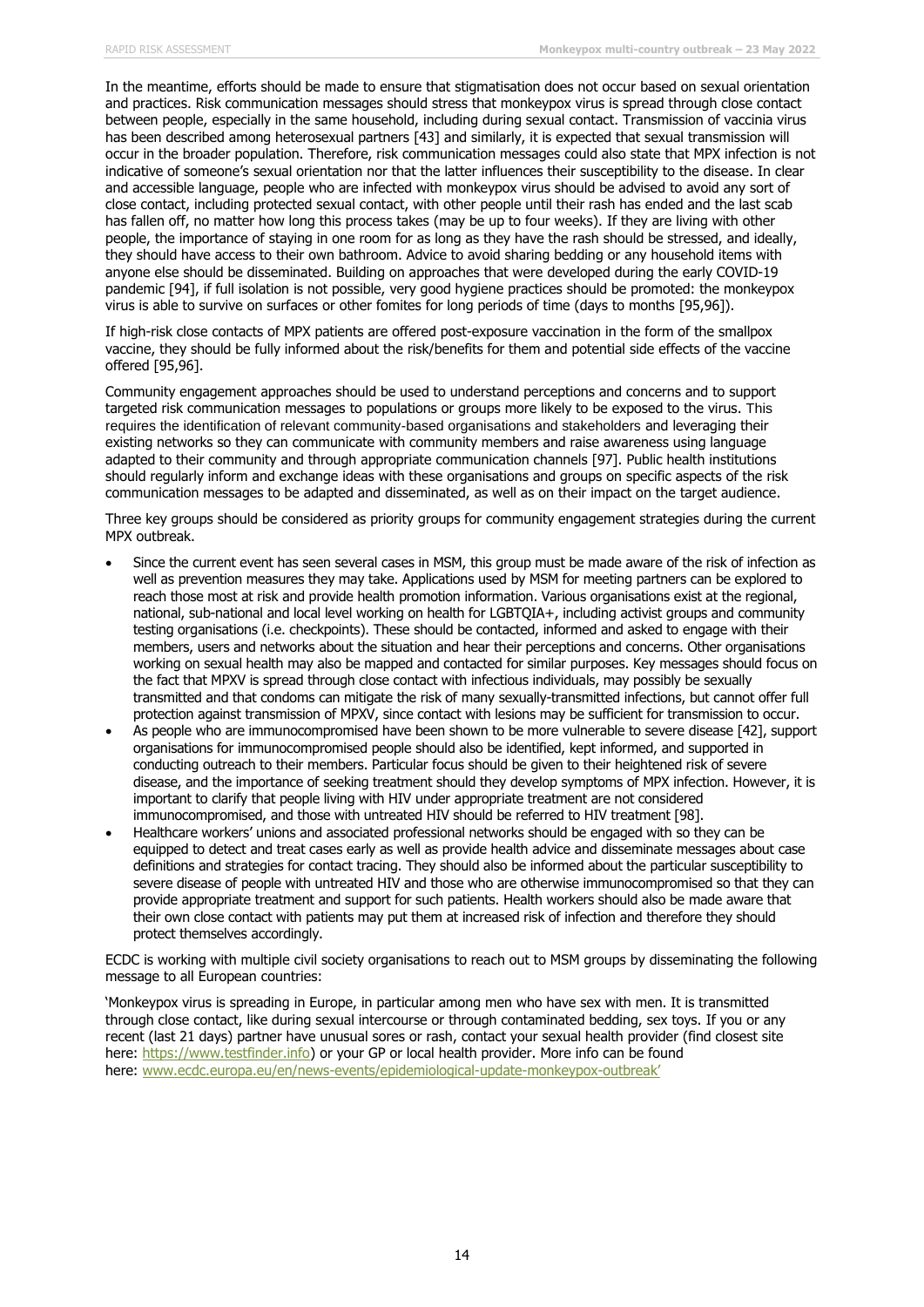# **Limitations**

This assessment is undertaken based on facts known to ECDC at the time of publication and has several key limitations. In particular, there are many scientific uncertainties and knowledge gaps regarding human MPX, including:

- This is the first outbreak of MPX outside Africa suggesting transmission during sexual contact/intercourse as the primary route of transmission of the disease. No comprehensive data are available on severity of illness and on transmission dynamics as well as on effective response measures.
- A lack of clear understanding of the epidemiological situation since countries are in the case-finding stage.
- A lack of understanding of the route of introduction of MPXV in MSM communities.
- Lack of sequencing results of MPXV to identify chains of transmission and connections among cases. Sequencing may also provide clues regarding a possible time and mode of introduction of MPXV in Europe. Look-back studies may also be useful in leftover samples from STI clinics to study this question.
- More accurate estimates of the risk of transmission associated with different sorts of contacts with clinical cases are needed in European settings.
- Information is needed on the current residual cross protection from smallpox vaccination in the EU/EEA population.
- Efficacy data of the currently available smallpox vaccine(s) against MPX are lacking, and safety data for the use of the smallpox vaccine in young children, pregnant women and immunocompromised are also lacking.
- Efficacy data and safety profile of the available antiviral agents for the treatment of potential severe cases are also lacking. A common treatment protocol is proposed by EMA and should be adopted.
- More information is needed on the clinical presentation of cases and their outcome, to establish the severity (morbidity and mortality) of the disease in Europe.
- More information is also needed on possible contact with animals. In addition, studies are needed to assess the vulnerability of European rodent and other mammal species to MPXV.

# **Source and date of request**

ECDC internal decision, 17 May 2022.

# **Consulted experts**

**ECDC experts** (in alphabetic order): Leonidas Alexakis, Agoritsa Baka, Jon Bilbatua, Benjamin Bluemel, Olivier Briet, Daniel Cauchi, Orlando Cenciarelli, Joana Haussig, Anne Ingenbleek, John Kinsman, Favelle Lamb, Katrin Leitmeyer, Otilia Mardh, Jenny Mohseni Skoglund, Vanja Nikolac Markic, Teymur Noori, Anastasia Pharris, Diamantis Plachouras, Juliana Reyes-Urueña, Gabrielle Schittecatte, Emily Scott, Gianfranco Spiteri.

**European Food Safety Authority (EFSA)**: Ernesto Liebana (BIOHAW Unit).

**European Medicines Agency (EMA)**: Marco Cavaleri, Eugenia Di Meco.

**World Health Organization (WHO)**: Richard Pebody, Cristiana Salvi (Regional Office for Europe) Antons Mozalevskis (Headquarter).

#### **Public health experts from EU/EEA countries**:

Belgium: Cécile van de Konijnenburg (SPF Santé Publique - FOD Volksgezondheid).

France: Emilie Chazelle, Alexandra Mailles (Santé Publique France).

Portugal: Paula Vasconcelos, Teresa Fernandes, Ana Firme, Margarida Tavares, Mariana Perez Duque, Sofia Ribeiro, Pedro Casaca, Tiago Manuel Soto, Graça Freitas, (Direção-Geral da Saúde – Ministry of Health), Kamal Mansinho (Centro Hospitalar Lisboa Ocidental/Hospital de Egas Moniz and Institute of Hygiene and Tropical Medicine/New University of Lisbon), Jorge Machado (National Institute of Health, Department Infectious Diseases).

Sweden: Britta Björkholm, Sara Bengtsson Andreas Bråve, Erik Sturegård, Åsa Szekely Björndal (Public Health Agency of Sweden).

Germany: Christina Frank, Klaus, Jansen, Uwe Koppe, Lass Schaade, for the RKI monkeypox Team (Robert Koch Institute, RKI).

Italy: Flavia Riccardo, Barbara Suligoi, Anna Teresa Palamara, Patrizio Pezzotti, Paola Stefanelli, Giulietta Venturi, Silvio Brusaffero (Istituto Superiore di Sanità, ISS), Francesco Maraglino, Federica Ferraro, Giovanni Rezza, Anna Caraglia (Ministero della Salute).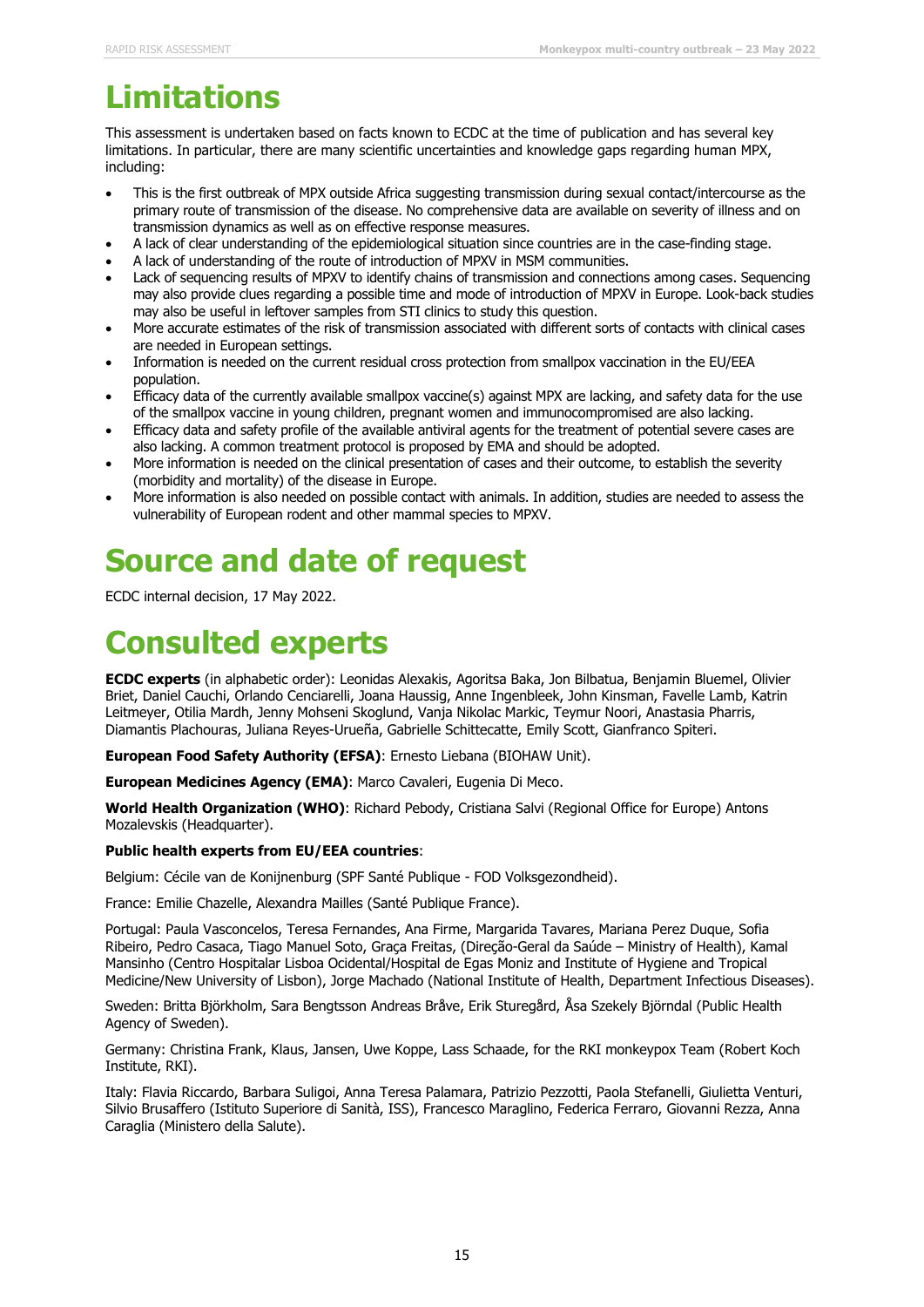#### **Subject Matter Experts (SME) and representatives of Civil Society from EU/EEA countries and the United Kingdom**:

Daniel Simões (Coalition PLUS), Christos Krasidis (AIDS Action Europe, Freelance), Will Nutland (The Love Tank CIC and The London School of Hygiene & Tropical Medicine - LSHTM), Helen Roberts (UK Department for Environment, Food and Rural Affairs, Defra and EFSA Animal Health and Welfare Panel member), Rajul Patel (Solent NHS Trust).

All experts have submitted declarations of interest, and a review of these declarations did not reveal any conflict of interest.

# **Disclaimer**

ECDC issues this risk assessment document based on an internal decision and in accordance with Article 10 of Decision No 1082/13/EC and Article 7(1) of Regulation (EC) No 851/2004 establishing a European centre for disease prevention and control (ECDC). In the framework of ECDC's mandate, the specific purpose of an ECDC risk assessment is to present different options on a certain matter. The responsibility on the choice of which option to pursue and which actions to take, including the adoption of mandatory rules or guidelines, lies exclusively with the EU/EEA Member States. In its activities, ECDC strives to ensure its independence, high scientific quality, transparency and efficiency.

This report was written with the coordination and assistance of an Internal Response Team at the European Centre for Disease Prevention and Control. All data published in this risk assessment are correct to the best of our knowledge at the time of publication. Maps and figures published do not represent a statement on the part of ECDC or its partners on the legal or border status of the countries and territories shown.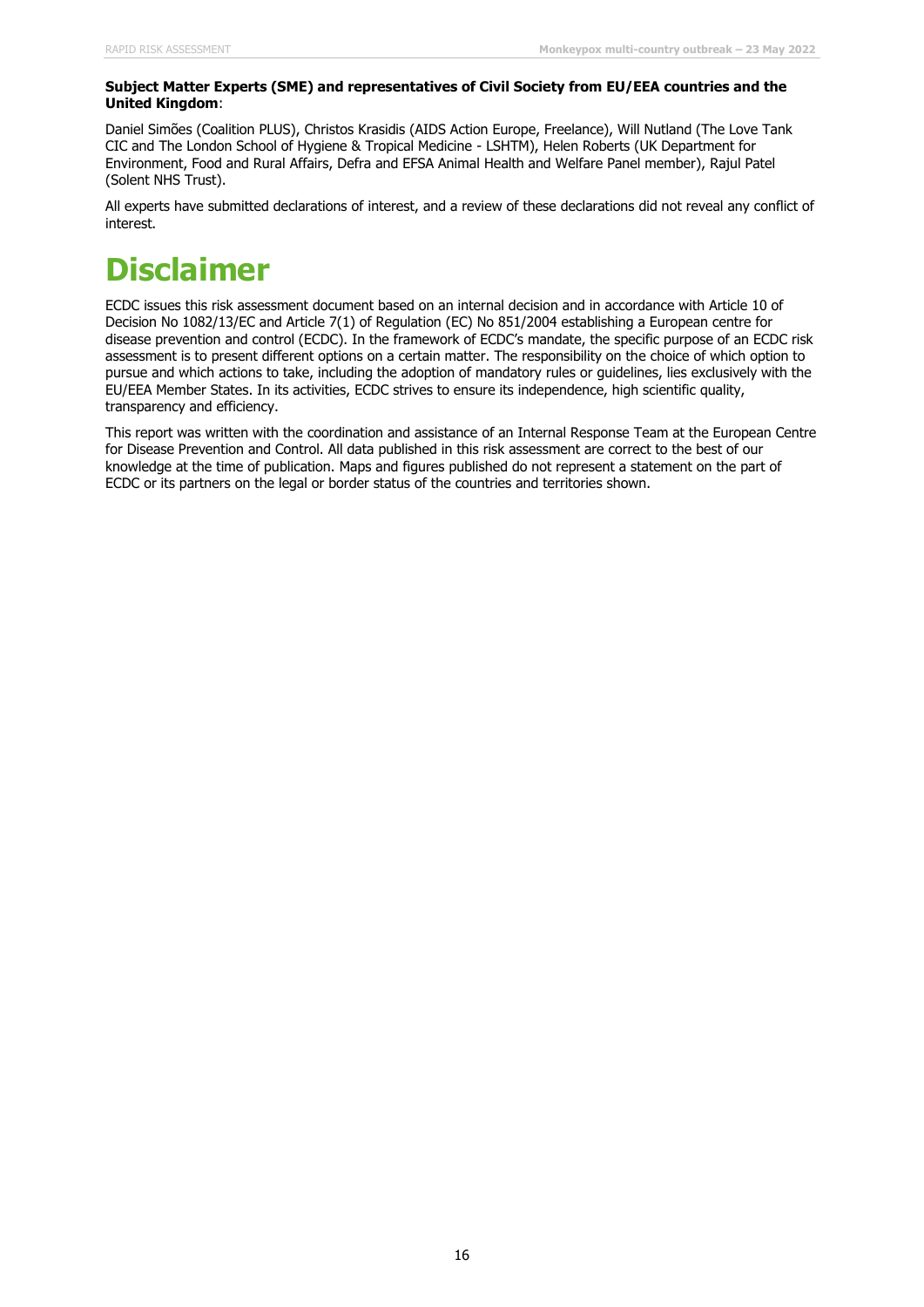# **References**

- 1. UK Health Security Agency (UKHSA). Monkeypox cases confirmed in England latest updates. London: UKHSA; 2022. Available at: [https://www.gov.uk/government/news/monkeypox-cases-confirmed-in-england-latest](https://www.gov.uk/government/news/monkeypox-cases-confirmed-in-england-latest-updates)[updates](https://www.gov.uk/government/news/monkeypox-cases-confirmed-in-england-latest-updates)
- 2. Direção-Geral da Saúde (DGS). Casos de infeção por vírus Monkeypox em Portugal. Lisbon: DGS; 2022. Available at:<https://www.dgs.pt/em-destaque/casos-de-infecao-por-virus-monkeypox-em-portugal.aspx>
- 3. Gobierno de España Ministerio de Sanidad Centro de Coordinación de Alertas y Emergencias Sanitarias. Informe de situación - Alerta sobre infección de viruela de los monos en España y otros países de Europa. Madrid: MSCBS; 2022. Available at: [http://www.mscbs.es/profesionales/saludPublica/ccayes/alertasActual/alertaMonkeypox/docs/Informe\\_de\\_situa](http://www.mscbs.es/profesionales/saludPublica/ccayes/alertasActual/alertaMonkeypox/docs/Informe_de_situacion_MPX.pdf) [cion\\_MPX.pdf](http://www.mscbs.es/profesionales/saludPublica/ccayes/alertasActual/alertaMonkeypox/docs/Informe_de_situacion_MPX.pdf)
- 4. La Razon. Virus del mono: Los casos de viruela del mono en Madrid: 30 confirmados y 39 sospechosos. La Razon. 21 May 2022. Available at: <https://www.larazon.es/sociedad/20220521/gid4menhqfhqzmn5ub3gyh7z74.html>
- 5. Selhorst P, Rezende AM, Block Td, Coppens S, Smet H, Mariën J, et al. Belgian case of Monkeypox virus linked to outbreak in Portugal. 2022. Available at: [https://virological.org/t/belgian-case-of-monkeypox-virus-linked-to](https://virological.org/t/belgian-case-of-monkeypox-virus-linked-to-outbreak-in-portugal/801)[outbreak-in-portugal/801](https://virological.org/t/belgian-case-of-monkeypox-virus-linked-to-outbreak-in-portugal/801)
- 6. Emmanuel André. A l'@UZLeuven//@KU\_Leuven, les laboratoires travaillent 7/7 pour offrir un diagnostic rapide (PCR et séquençage) pour les patients ayant une suspicion d'infection à la variole du singe. Aujourd'hui, nous avons pu confirmer un quatrième cas d'infection en Belgique. Twitter. 21 May 2022 09:22:00 PM. Available at: [https://twitter.com/Emmanuel\\_microb/status/1528094016230903809](https://twitter.com/Emmanuel_microb/status/1528094016230903809)
- 7. Bundeswehr Medical Service. Bundeswehr Institute for Microbiology detects monkeypox in Munich. Munich: Presseportal; 2022. Available at:<https://www.presseportal.de/pm/122038/5227679>
- 8. Santé publique France (SPF). Un premier cas confirmé de Monkeypox sur le territoire national. Saint-Maurice: SPF; 2022. Available at: [https://www.santepubliquefrance.fr/presse/2022/un-premier-cas-confirme-de](https://www.santepubliquefrance.fr/presse/2022/un-premier-cas-confirme-de-monkeypox-sur-le-territoire-national)[monkeypox-sur-le-territoire-national](https://www.santepubliquefrance.fr/presse/2022/un-premier-cas-confirme-de-monkeypox-sur-le-territoire-national)
- 9. Cigna Y. Vaiolo delle scimmie, salgono a 3 i casi confermati in Italia. La Regione Lazio: «Screening su altri 30». Openonline. 20 May 2022. Available at: [https://www.open.online/2022/05/20/vaiolo-scimmie-confermati-2-casi](https://www.open.online/2022/05/20/vaiolo-scimmie-confermati-2-casi-spallanzani-roma/)[spallanzani-roma/](https://www.open.online/2022/05/20/vaiolo-scimmie-confermati-2-casi-spallanzani-roma/)
- 10. Folkhälsomyndigheten (Fohm). Ett fall av apkoppor rapporterat i Sverige. Solna: Fohm; 2022. Available at: [https://www.folkhalsomyndigheten.se/nyheter-och-press/nyhetsarkiv/2022/maj/ett-fall-av-apkoppor](https://www.folkhalsomyndigheten.se/nyheter-och-press/nyhetsarkiv/2022/maj/ett-fall-av-apkoppor-rapporterat-i-sverige/)[rapporterat-i-sverige/](https://www.folkhalsomyndigheten.se/nyheter-och-press/nyhetsarkiv/2022/maj/ett-fall-av-apkoppor-rapporterat-i-sverige/)
- 11. National Institute for Public Health and the Environment Ministry of Health, Welfare and Sport The Netherlands. First patient with monkeypox in the Netherlands. Bilthoven: RIVM; 2022. Available at: <https://www.rivm.nl/en/news/first-patient-with-monkeypox-in-netherlands>
- 12. Wiener Gesundheitsverbund. Verdacht auf Pockenviren bestätigt. Jener Patient, der am Sonntag in die #KlinikFavoriten eingeliefert wurde, wurde positiv auf Pockenviren getestet. Die Sequenzierung steht noch aus. Twitter. 22 May 05:17:00 PM. Available at:<https://twitter.com/wiengesundheit/status/1528394719377735681>
- 13. Santé et Services sociaux Quebec. Variole simienne Deux premiers cas confirmés au Québec. Quebec, Canada: CNW Telbec; 2022. Available at: [https://www.quebec.ca/nouvelles/actualites/details/variole-simienne](https://www.quebec.ca/nouvelles/actualites/details/variole-simienne-deux-premiers-cas-confirmes-au-quebec-40533)[deux-premiers-cas-confirmes-au-quebec-40533](https://www.quebec.ca/nouvelles/actualites/details/variole-simienne-deux-premiers-cas-confirmes-au-quebec-40533)
- 14. Department of Public Health Massachusetts. Massachusetts public health officials confirm case of monkeypox. 2022. Available at: [https://www.mass.gov/news/massachusetts-public-health-officials-confirm-case-of](https://www.mass.gov/news/massachusetts-public-health-officials-confirm-case-of-monkeypox)[monkeypox](https://www.mass.gov/news/massachusetts-public-health-officials-confirm-case-of-monkeypox)
- 15. City of New York (NYC). Health Department Investigating Possible Monkeypox Case in New York City. New York: NYC; 2022. Available at: [https://www1.nyc.gov/site/doh/about/press/pr2022/monkeypox-possible-nyc](https://www1.nyc.gov/site/doh/about/press/pr2022/monkeypox-possible-nyc-case.page)[case.page](https://www1.nyc.gov/site/doh/about/press/pr2022/monkeypox-possible-nyc-case.page)
- 16. Health professionals and the Victorian community. Health warning on Monkeypox. 2022. Available at: <https://www.health.vic.gov.au/health-alerts/health-warning-on-monkeypox>
- 17. Ministry of Health Israel. Update: Monkeypox. The State of Israel: Gov.il; 2022. Available at: <https://www.gov.il/en/departments/news/21052021-02>
- 18. Direction de la santé, des affaires sociales et de l'intégration (DSSI) Canton de Berne. Variole du singe : premier cas dans le canton de Berne. Bern: DSSI; 2022. Available at: [https://www.gsi.be.ch/fr/start/news/medienmitteilungen.html?newsID=247f41e0-5e69-464d-9221](https://www.gsi.be.ch/fr/start/news/medienmitteilungen.html?newsID=247f41e0-5e69-464d-9221-e2d18b8e3620) [e2d18b8e3620](https://www.gsi.be.ch/fr/start/news/medienmitteilungen.html?newsID=247f41e0-5e69-464d-9221-e2d18b8e3620)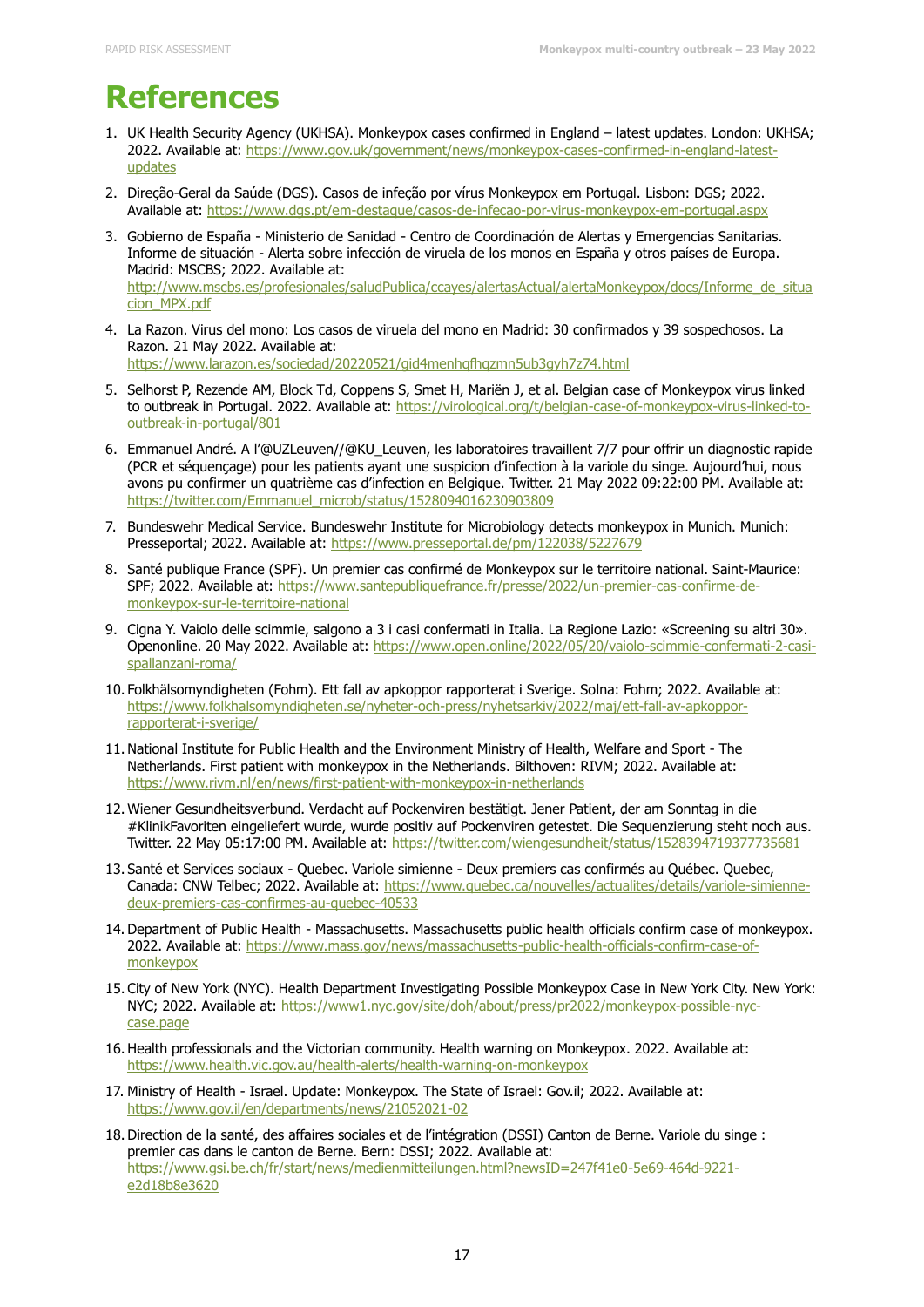- 19. World Health Organization Regional Office for Africa (WHO/AFRO). Outbreaks and Emergencies Bulletin, Week 17: 18 - 24 April 2022. Brazzaville: WHO/AFRO; 2022. Available at: <https://apps.who.int/iris/bitstream/handle/10665/354215/OEW19-0202052022.pdf>
- 20. Nigeria Centre For Disease Control (NCDC). Monthly Update on Monkeypox (MPX) in Nigeria, Epi-week: 17, April 30, 2022. Jabi Abuja: NCDC; 2022. Available at: <https://ncdc.gov.ng/themes/common/files/sitreps/ed4f642dd1b5b1f1adf277e1d48a98f8.pdf>
- 21. Durski KN, McCollum AM, Nakazawa Y, Petersen BW, Reynolds MG, Briand S, et al. Emergence of monkeypox west and central Africa, 1970–2017. Morbidity and mortality weekly report. 2018;67(10):306. Available at: <https://www.cdc.gov/mmwr/volumes/67/wr/mm6710a5.htm>
- 22. McCollum AM, Damon IK. Human monkeypox. Clinical Infectious Diseases. 2014;58(2):260-7. Available at: <https://academic.oup.com/cid/article-abstract/58/2/260/335791>
- 23. Simpson K, Heymann D, Brown CS, Edmunds WJ, Elsgaard J, Fine P, et al. Human monkeypox–After 40 years, an unintended consequence of smallpox eradication. Vaccine. 2020;38(33):5077-81. Available at: <https://www.sciencedirect.com/science/article/pii/S0264410X2030579X>
- 24. Ladnyj I, Ziegler P, Kima E. A human infection caused by monkeypox virus in Basankusu Territory, Democratic Republic of the Congo. Bulletin of the World Health Organization. 1972;46(5):593. Available at: <https://www.ncbi.nlm.nih.gov/pmc/articles/PMC2480792/>
- 25. World Health Organization (WHO). Monkeypox fact sheet. Geneva: WHO; 2019. Available at: <https://www.who.int/news-room/fact-sheets/detail/monkeypox>
- 26. MacNeil A, Reynolds MG, Braden Z, Carroll DS, Bostik V, Karem K, et al. Transmission of atypical varicella-zoster virus infections involving palm and sole manifestations in an area with monkeypox endemicity. Clinical Infectious Diseases. 2009;48(1):e6-e8. Available at: [https://academic.oup.com/cid/article](https://academic.oup.com/cid/article-abstract/48/1/e6/291721)[abstract/48/1/e6/291721](https://academic.oup.com/cid/article-abstract/48/1/e6/291721)
- 27. Doty JB, Malekani JM, Kalemba LsN, Stanley WT, Monroe BP, Nakazawa YU, et al. Assessing monkeypox virus prevalence in small mammals at the human–animal interface in the Democratic Republic of the Congo. Viruses. 2017;9(10):283. Available at:<https://www.mdpi.com/227974>
- 28. Essbauer S, Meyer H. Genus Orthopoxvirus: Monkeypox virus. In: Poxviruses. Basel, Switzerland: Birkhäuser; 2007.
- 29. Learned LA, Reynolds MG, Wassa DW, Li Y, Olson VA, Karem K, et al. Extended interhuman transmission of monkeypox in a hospital community in the Republic of the Congo, 2003. The American Journal of Tropical Medicine and Hygiene. 2005;73(2):428-34. Available at: <https://www.ajtmh.org/view/journals/tpmd/73/2/article-p428.xml>
- 30. Nolen LD, Osadebe L, Katomba J, Likofata J, Mukadi D, Monroe B, et al. Extended human-to-human transmission during a monkeypox outbreak in the Democratic Republic of the Congo. Emerging infectious diseases. 2016;22(6):1014. Available at:<https://www.ncbi.nlm.nih.gov/pmc/articles/pmc4880088/>
- 31. Likos AM, Sammons SA, Olson VA, Frace AM, Li Y, Olsen-Rasmussen M, et al. A tale of two clades: monkeypox viruses. Journal of General Virology. 2005;86(10):2661-72. Available at: <https://www.microbiologyresearch.org/content/journal/jgv/10.1099/vir.0.81215-0>
- 32. Nakazawa Y, Mauldin MR, Emerson GL, Reynolds MG, Lash RR, Gao J, et al. A phylogeographic investigation of African monkeypox. Viruses. 2015;7(4):2168-84. Available at:<https://www.mdpi.com/97118>
- 33. Sadeuh-Mba SA, Yonga MG, Els M, Batejat C, Eyangoh S, Caro V, et al. Monkeypox virus phylogenetic similarities between a human case detected in Cameroon in 2018 and the 2017-2018 outbreak in Nigeria. Infection, Genetics and Evolution. 2019;69:8-11. Available at: <https://www.sciencedirect.com/science/article/pii/S156713481830844X>
- 34. Yinka-Ogunleye A, Aruna O, Dalhat M, Ogoina D, McCollum A, Disu Y, et al. Outbreak of human monkeypox in Nigeria in 2017–18: a clinical and epidemiological report. The Lancet Infectious Diseases. 2019;19(8):872-9. Available at:<https://www.sciencedirect.com/science/article/pii/S1473309919302944>
- 35. Vaughan A, Aarons E, Astbury J, Brooks T, Chand M, Flegg P, et al. Human-to-human transmission of monkeypox virus, United Kingdom, October 2018. Emerging Infectious Diseases. 2020;26(4):782. Available at: [https://wwwnc.cdc.gov/eid/article/26/4/19-1164\\_article](https://wwwnc.cdc.gov/eid/article/26/4/19-1164_article)
- 36. Yinka-Ogunleye A, Aruna O, Ogoina D, Aworabhi N, Eteng W, Badaru S, et al. Reemergence of human monkeypox in Nigeria, 2017. Emerging Infectious Diseases. 2018;24(6):1149. Available at: [https://wwwnc.cdc.gov/eid/article/24/6/18-0017\\_article](https://wwwnc.cdc.gov/eid/article/24/6/18-0017_article)
- 37. Yong SEF, Ng OT, Ho ZJM, Mak TM, Marimuthu K, Vasoo S, et al. Imported Monkeypox, Singapore. Emerging Infectious Diseases. 2020;26(8):1826. Available at:<https://www.ncbi.nlm.nih.gov/pmc/articles/pmc7392406/>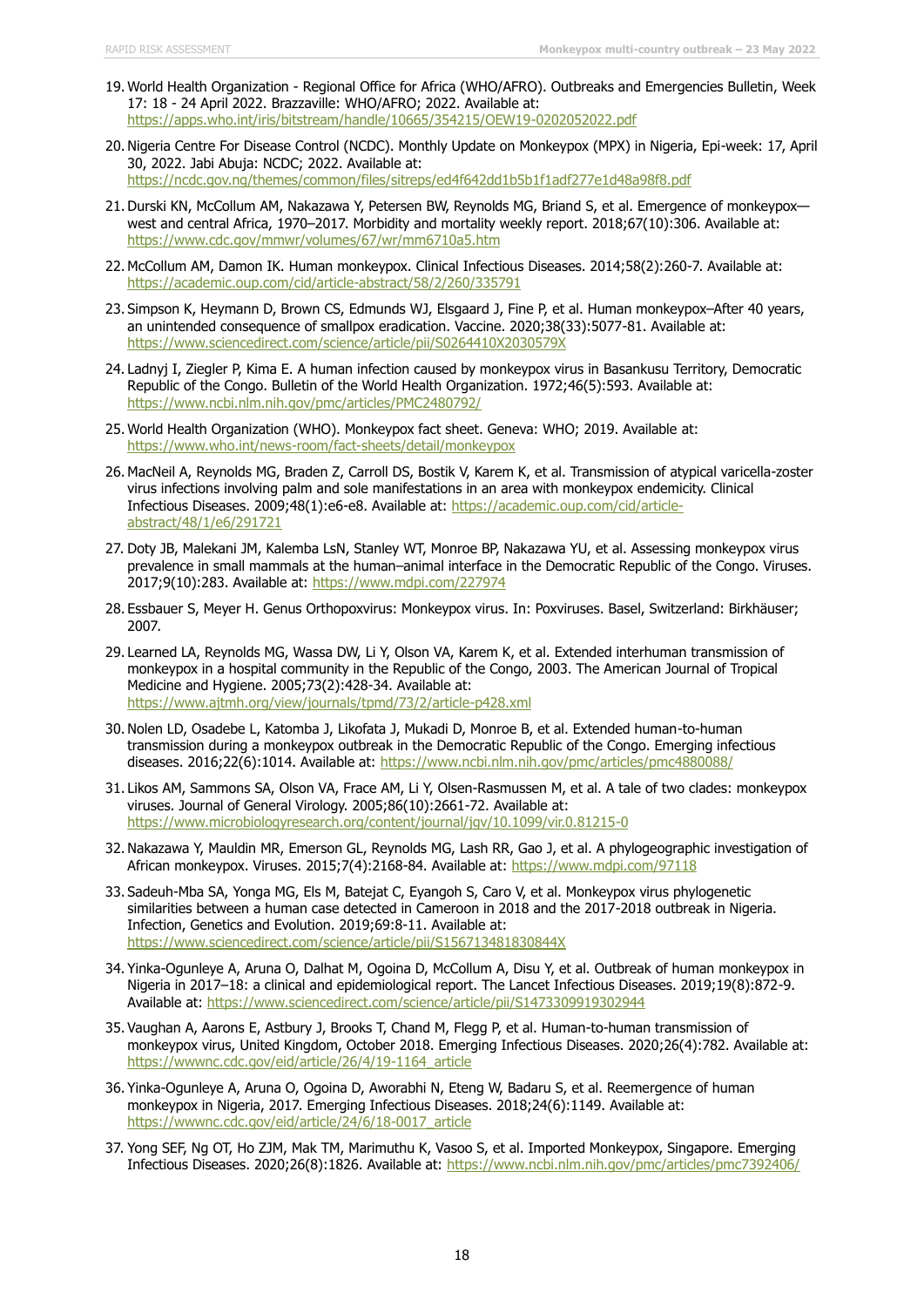- 38. Arita I, Henderson D. Smallpox and monkeypox in non-human primates. Bulletin of the World Health Organization. 1968;39(2):277. Available at:<https://www.ncbi.nlm.nih.gov/pmc/articles/pmc2554549/>
- 39. Magnus Pv, Andersen EK, Petersen KB, Birch-Andersen A. A Pox-like Disease in Cynomolgus Monkeys. Acta Pathologica Microbiologica Scandinavica. 1959;46(2):156-76. Available at: <https://onlinelibrary.wiley.com/doi/abs/10.1111/j.1699-0463.1959.tb00328.x>
- 40. Milhaud C, Klein M, Virat J. Analyse d'un cas de variole du singe (monkeypox) chez le chimpanzé (Pan troglogdytes). Exp Anim. 1969;2:121-35.
- 41. Di Giulio DB, Eckburg PB. Human monkeypox: an emerging zoonosis. The Lancet infectious diseases. 2004;4(1):15-25. Available at: [https://www.thelancet.com/journals/laninf/article/PIIS1473-3099\(03\)00856-](https://www.thelancet.com/journals/laninf/article/PIIS1473-3099(03)00856-9/fulltext) [9/fulltext](https://www.thelancet.com/journals/laninf/article/PIIS1473-3099(03)00856-9/fulltext)
- 42. Ogoina D, Izibewule JH, Ogunleye A, Ederiane E, Anebonam U, Neni A, et al. The 2017 human monkeypox outbreak in Nigeria—report of outbreak experience and response in the Niger Delta University Teaching Hospital, Bayelsa State, Nigeria. PLoS One. 2019;14(4):e0214229. Available at: <https://journals.plos.org/plosone/article?id=10.1371/journal.pone.0214229>
- 43. Shao H, McDonald EC, Ginsberg MM, Yee LM, Montgomery JR, Allan-Martinez F, et al. Vaccinia virus infection after sexual contact with a military smallpox vaccinee-Washington, 2010. MMWR Morbidity and Mortality Weekly Report. 2010;59(25):773-5. Available at:<https://www.cdc.gov/mmwr/preview/mmwrhtml/mm5925a2.htm>
- 44. McLaughlin J, Schmidt T, Westcott M, Baumbach J, Lofgren J, Gerber S, et al. Vulvar vaccinia infection after sexual contact with a military smallpox vaccinee--Alaska, 2006. MMWR Morbidity and mortality weekly report. 2007;56(17):417-9. Available at:<https://jamanetwork.com/journals/jama/fullarticle/207576>
- 45. Shao H, McDonald EC, Ginsberg MM, Yee LM, Montgomery JR, Allan-Martinez F, et al. Secondary and tertiary transmission of vaccinia virus after sexual contact with a smallpox vaccinee—San Diego, California, 2012. MMWR Morbidity and Mortality Weekly Report. 2013;62(8):145. Available at: <https://www.cdc.gov/mmwr/preview/mmwrhtml/mm6208a2.htm>
- 46. Centers for Disease Control and Prevention (CDC). Monkeypox Signs and Symptoms. Atlanta: CDC; 2021. Available at:<https://www.cdc.gov/poxvirus/monkeypox/symptoms.html>
- 47. Damon IK. Status of human monkeypox: clinical disease, epidemiology and research. Vaccine. 2011;29:D54-D9. Available at:<https://www.sciencedirect.com/science/article/pii/S0264410X1100524X>
- 48. Brown K, Leggat PA. Human monkeypox: current state of knowledge and implications for the future. Tropical Medicine and Infectious Disease. 2016;1(1):8. Available at:<https://www.mdpi.com/171272>
- 49. Reynolds MG, Yorita KL, Kuehnert MJ, Davidson WB, Huhn GD, Holman RC, et al. Clinical manifestations of human monkeypox influenced by route of infection. The Journal of Infectious Diseases. 2006;194(6):773-80. Available at:<https://academic.oup.com/jid/article-abstract/194/6/773/864712>
- 50. Robert Koch Institut (RKI). KL für Pockenviren Präanalytikhandbuch. Berlin: RKI; 2020. Available at: <https://www.rki.de/DE/Content/Infekt/NRZ/Konsiliar/Pockenviren/Praeanalytikhandbuch.pdf>
- 51. European Medicines Agency (EMA). Tecovirimat SIGA. Amsterdam: EMA; 2022. Available at: <https://www.ema.europa.eu/en/medicines/human/EPAR/tecovirimat-siga>
- 52. Kunasekaran MP, Chen X, Costantino V, Chughtai AA, MacIntyre CR. Evidence for residual immunity to smallpox after vaccination and implications for re-emergence. Military Medicine. 2019;184(11-12):e668-e79. Available at: <https://academic.oup.com/milmed/article-abstract/184/11-12/e668/5542515>
- 53. Centers for Disease Control and Prevention (CDC). Monkeypox Treatment. Atlanta: CDC; 2021. Available at: <http://www.cdc.gov/poxvirus/monkeypox/treatment.html>
- 54. European Centre for Disease Prevention and Control (ECDC). Factsheet for health professionals on monkeypox. Stockholm: ECDC; 2019. Available at: [https://www.ecdc.europa.eu/en/all-topics-z/monkeypox/factsheet-health](https://www.ecdc.europa.eu/en/all-topics-z/monkeypox/factsheet-health-professionals)[professionals](https://www.ecdc.europa.eu/en/all-topics-z/monkeypox/factsheet-health-professionals)
- 55. European Medicines Agency (EMA). Imvanex Smallpox vaccine (Live Modified Vaccinia Virus Ankara) Authorisation details. London: EMA; 2013. Available at: <https://www.ema.europa.eu/en/medicines/human/EPAR/imvanex#authorisation-details-section>
- 56. European Medicines Agency (EMA). Imvanex EPAR Product Information. Amsterdam: EMA; 2022. Available at: [https://www.ema.europa.eu/en/documents/product-information/imvanex-epar-product-information\\_en.pdf](https://www.ema.europa.eu/en/documents/product-information/imvanex-epar-product-information_en.pdf)
- 57. Centers for Disease Control and Prevention (CDC). Bioterrorism Agents/Diseases. Atlanta: CDC; 2018. Available at:<https://emergency.cdc.gov/agent/agentlist-category.asp>
- 58. Tegnell A, Van Loock F, Baka A, Wallyn S, Hendriks J, Werner A, et al. Biological weapons Development of a matrix to evaluate the threat of biological agents used for bioterrorism. Cellular and Molecular Life Sciences CMLS. 2006;63(19):2223-8. Available at:<https://link.springer.com/article/10.1007/s00018-006-6310-5>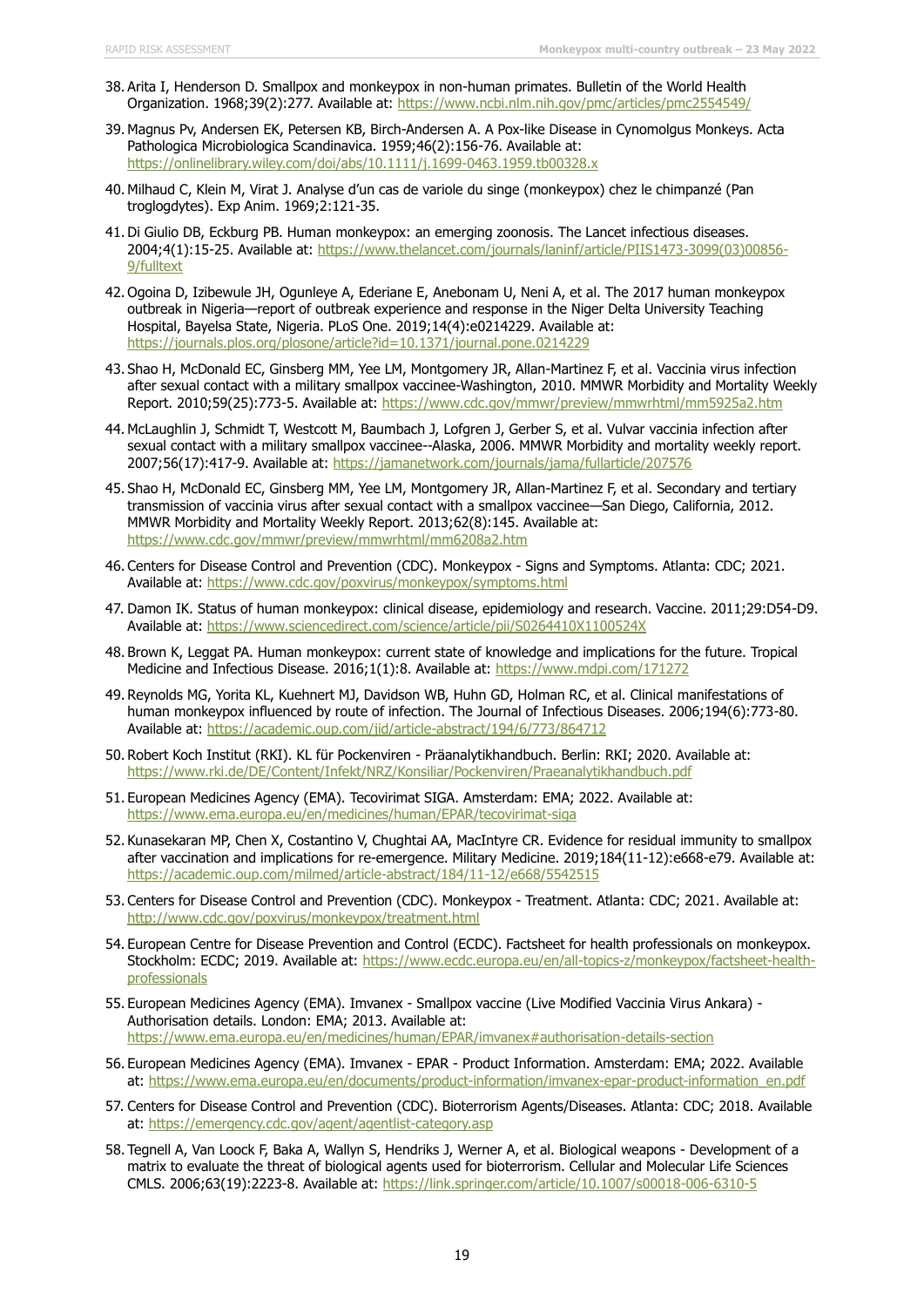- 59. European Centre for Disease Prevention and Control (ECDC). Operational tool on rapid risk assessment methodology - ECDC 2019. Stockholm: ECDC; 2019. Available at: [https://www.ecdc.europa.eu/en/publications](https://www.ecdc.europa.eu/en/publications-data/operational-tool-rapid-risk-assessment-methodology-ecdc-2019)[data/operational-tool-rapid-risk-assessment-methodology-ecdc-2019](https://www.ecdc.europa.eu/en/publications-data/operational-tool-rapid-risk-assessment-methodology-ecdc-2019)
- 60. European Centre for Disease Prevention and Control (ECDC). Invasive meningococcal disease among men who have sex with men Stockholm: ECDC; 2013. Available at: [https://www.ecdc.europa.eu/sites/default/files/media/en/publications/Publications/rapid-risk-assessment](https://www.ecdc.europa.eu/sites/default/files/media/en/publications/Publications/rapid-risk-assessment-invasive-meningococcal-disease-among-MSM.pdf)[invasive-meningococcal-disease-among-MSM.pdf](https://www.ecdc.europa.eu/sites/default/files/media/en/publications/Publications/rapid-risk-assessment-invasive-meningococcal-disease-among-MSM.pdf)
- 61. European Centre for Disease Prevention and Control (ECDC). Rapid risk assessment: Hepatitis A outbreak in the EU/EEA mostly affecting men who have sex with men, 3rd update, 28 June 2017. Stockholm: ECDC; 2017. Available at: [https://www.ecdc.europa.eu/en/publications-data/rapid-risk-assessment-hepatitis-outbreak-eueea](https://www.ecdc.europa.eu/en/publications-data/rapid-risk-assessment-hepatitis-outbreak-eueea-mostly-affecting-men-who-have-sex)[mostly-affecting-men-who-have-sex](https://www.ecdc.europa.eu/en/publications-data/rapid-risk-assessment-hepatitis-outbreak-eueea-mostly-affecting-men-who-have-sex)
- 62. European Centre for Disease Prevention and Control (ECDC). Rapid risk assessment: Increase in extensivelydrug resistant Shigella sonnei infections in men who have sex with men in the EU/EEA and the UK. Stockholm: ECDC; 2022. Available at: [https://www.ecdc.europa.eu/en/publications-data/rapid-risk-assessment-increase](https://www.ecdc.europa.eu/en/publications-data/rapid-risk-assessment-increase-extensively-drug-resistant-shigella-sonnei)[extensively-drug-resistant-shigella-sonnei](https://www.ecdc.europa.eu/en/publications-data/rapid-risk-assessment-increase-extensively-drug-resistant-shigella-sonnei)
- 63. Huhn GD, Bauer AM, Yorita K, Graham MB, Sejvar J, Likos A, et al. Clinical characteristics of human monkeypox, and risk factors for severe disease. Clinical Infectious Diseases. 2005;41(12):1742-51. Available at: <https://academic.oup.com/cid/article/41/12/1742/344953>
- 64. Stengaard AR, Combs L, Supervie V, Croxford S, Desai S, Sullivan AK, et al. HIV seroprevalence in five key populations in Europe: a systematic literature review, 2009 to 2019. Euro Surveill. 2021;26(47):2100044. Available at:<https://www.eurosurveillance.org/content/10.2807/1560-7917.ES.2021.26.47.2100044>
- 65. European Centre for Disease Prevention and Control (ECDC). HIV Continuum of care Monitoring implementation of the Dublin Declaration on partnership to fight HIV/AIDS in Europe and Central Asia: 2020 progress report. Stockholm: ECDC; 2021. Available at: <https://www.ecdc.europa.eu/sites/default/files/documents/hiv-continuum-of-care-dublin-declaration-2021.pdf>
- 66. Wehrle P, Posch J, Richter K, Henderson D. An airborne outbreak of smallpox in a German hospital and its significance with respect to other recent outbreaks in Europe. Bulletin of the World Health Organization. 1970;43(5):669. Available at:<https://www.ncbi.nlm.nih.gov/pmc/articles/PMC2427800>
- 67. Fleischauer AT, Kile JC, Davidson M, Fischer M, Karem KL, Teclaw R, et al. Evaluation of human-to-human transmission of monkeypox from infected patients to health care workers. Clinical Infectious Diseases. 2005;40(5):689-94. Available at:<https://academic.oup.com/cid/article-abstract/40/5/689/364780>
- 68. Hsu CH, Farland J, Winters T, Gunn J, Caron D, Evans J, et al. Laboratory-acquired vaccinia virus infection in a recently immunized person—Massachusetts, 2013. MMWR Morbidity and Mortality Weekly Report. 2015;64(16):435. Available at:<https://www.cdc.gov/mmwr/preview/mmwrhtml/mm6416a2.htm>
- 69. Davies E, Peake L, Woolard D, Novak C, Hall K, Leonard R, et al. Laboratory-acquired vaccinia virus infection-- Virginia, 2008. MMWR Morbidity and mortality weekly report. 2009;58(29):797-800.
- 70. World Health Organization (WHO). Laboratory biosafety manual, 4th edition. Geneva: WHO; 2020. Available at: <https://www.who.int/publications/i/item/9789240011311>
- 71. Mbala PK, Huggins JW, Riu-Rovira T, Ahuka SM, Mulembakani P, Rimoin AW, et al. Maternal and fetal outcomes among pregnant women with human monkeypox infection in the Democratic Republic of Congo. The Journal of Infectious Diseases. 2017;216(7):824-8. Available at: [https://academic.oup.com/jid/article](https://academic.oup.com/jid/article-abstract/216/7/824/4348689)[abstract/216/7/824/4348689](https://academic.oup.com/jid/article-abstract/216/7/824/4348689)
- 72. Weiner ZP, Salzer JS, LeMasters E, Ellison JA, Kondas AV, Morgan CN, et al. Characterization of Monkeypox virus dissemination in the black-tailed prairie dog (Cynomys ludovicianus) through in vivo bioluminescent imaging. PLoS One. 2019;14(9):e0222612.
- 73. Hutson CL, Carroll DS, Gallardo-Romero N, Drew C, Zaki SR, Nagy T, et al. Comparison of Monkeypox Virus Clade Kinetics and Pathology within the Prairie Dog Animal Model Using a Serial Sacrifice Study Design. BioMed Research International. 2015 2015/08/24;2015:965710. Available at:<https://doi.org/10.1155/2015/965710>
- 74. Association for the Advancement of Blood & Biotherapies (AABB). Fact Sheet Monkeypox 130S. Bethesda: AABB; 2009. Available at: [https://www.aabb.org/regulatory-and-advocacy/regulatory-affairs/infectious](https://www.aabb.org/regulatory-and-advocacy/regulatory-affairs/infectious-diseases/emerging-infectious-disease-agents/transfusion-august-2009-supplement-fact-sheets)[diseases/emerging-infectious-disease-agents/transfusion-august-2009-supplement-fact-sheets](https://www.aabb.org/regulatory-and-advocacy/regulatory-affairs/infectious-diseases/emerging-infectious-disease-agents/transfusion-august-2009-supplement-fact-sheets)
- 75. European Virus Archive global (EVAg). 2022. Available at: [https://www.european-virus-archive.com](https://www.european-virus-archive.com/)
- 76. European Centre for Disease Prevention and Control (ECDC). Directory of EVD-LabNet. Stockholm: ECDC; 2022. Available at: [https://qap.ecdc.europa.eu/public/extensions/EVD\\_LabNet/EVD\\_LabNet.html#main-tab](https://qap.ecdc.europa.eu/public/extensions/EVD_LabNet/EVD_LabNet.html#main-tab)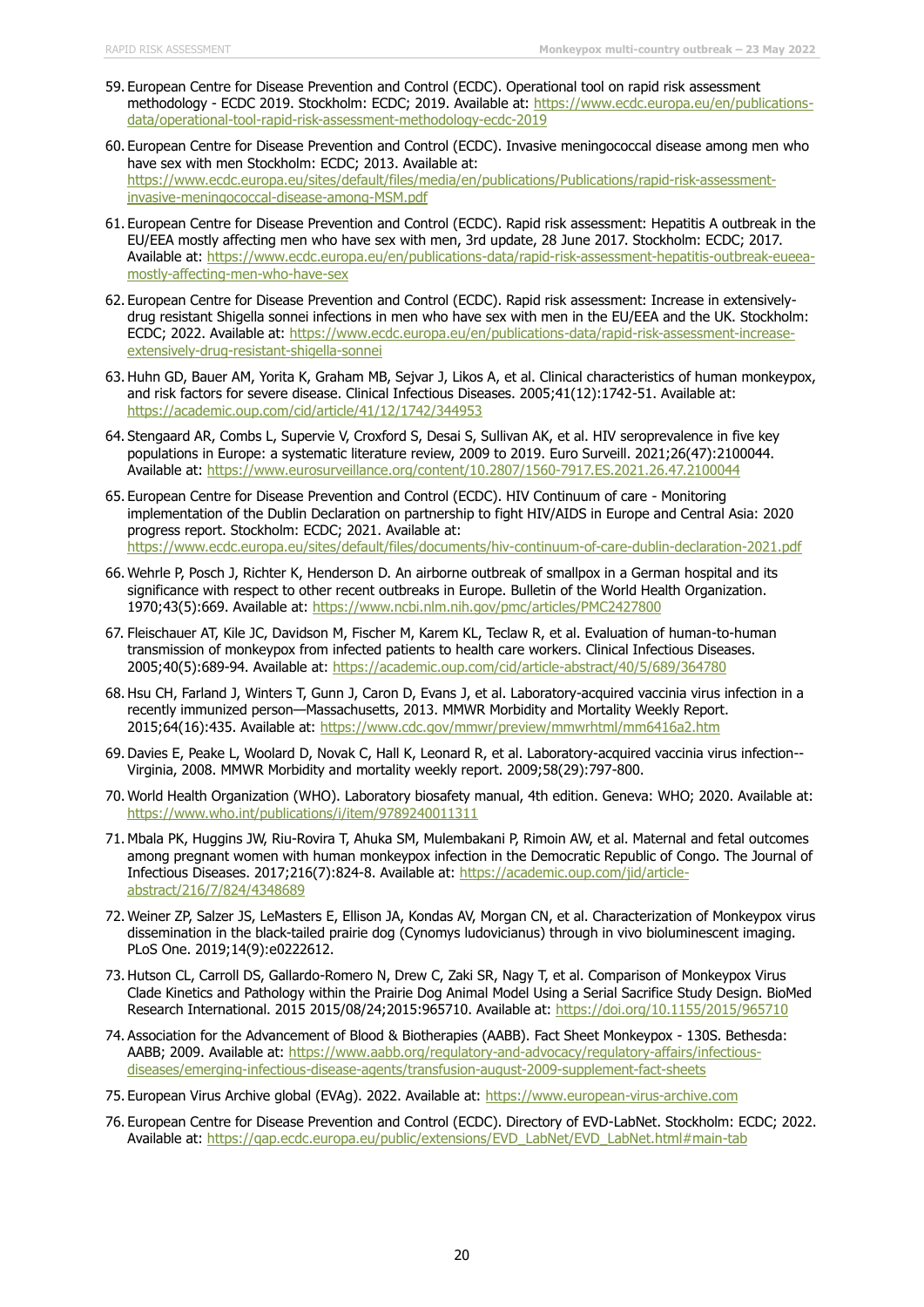- 77. Li D, Wilkins K, McCollum AM, Osadebe L, Kabamba J, Nguete B, et al. Evaluation of the GeneXpert for human monkeypox diagnosis. The American Journal of Tropical Medicine and Hygiene. 2017;96(2):405. Available at: <https://www.ncbi.nlm.nih.gov/pmc/articles/PMC5303045/>
- 78. European Medicines Agency (EMA). Imvanex Smallpox vaccine (Live Modified Vaccinia Virus Ankara). Amsterdam: EMA; 2022. Available at:<https://www.ema.europa.eu/en/medicines/human/EPAR/imvanex>
- 79. Stittelaar KJ, van Amerongen G, Kondova I, Kuiken T, van Lavieren RF, Pistoor FH, et al. Modified vaccinia virus Ankara protects macaques against respiratory challenge with monkeypox virus. Journal of Virology. 2005;79(12):7845-51. Available at:<https://journals.asm.org/doi/abs/10.1128/JVI.79.12.7845-7851.2005>
- 80. European Commission (EC). Commission Implementing Decision (EU) 2018/945 of 22 June 2018 on the communicable diseases and related special health issues to be covered by epidemiological surveillance as well as relevant case definitions. Brussels: Official Journal of the European Union; 2018. Available at: [https://eur](https://eur-lex.europa.eu/legal-content/EN/TXT/PDF/?uri=CELEX:32018D0945)[lex.europa.eu/legal-content/EN/TXT/PDF/?uri=CELEX:32018D0945](https://eur-lex.europa.eu/legal-content/EN/TXT/PDF/?uri=CELEX:32018D0945)
- 81. Rheinbaben Fv, Gebel J, Exner M, Schmidt A. Environmental resistance, disinfection, and sterilization of poxviruses. In: Poxviruses. Basel: Springer; 2007. p. 397-405.
- 82. Public Health England (PHE). Monkeypox: Guidance for environmental cleaning and decontamination. London: PHE; 2018. Available at: [https://assets.publishing.service.gov.uk/government/uploads/system/uploads/attachment\\_data/file/746086/Mo](https://assets.publishing.service.gov.uk/government/uploads/system/uploads/attachment_data/file/746086/Monkeypox_Guidance__cleaning_decontamination.pdf) [nkeypox\\_Guidance\\_\\_cleaning\\_decontamination.pdf](https://assets.publishing.service.gov.uk/government/uploads/system/uploads/attachment_data/file/746086/Monkeypox_Guidance__cleaning_decontamination.pdf)
- 83. Centers for Disease Control and Prevention (CDC). Monkeypox and Smallpox Vaccine Guidance. Atlanta: CDC; 2019. Available at:<https://www.cdc.gov/poxvirus/monkeypox/clinicians/smallpox-vaccine.html>
- 84. American Academy of Pediatrics (AAP) Committee on Infectious Diseases. Meningococcal infections. In: Report of the Committee on Infectious Diseases, 31st Edition. Itasca, IL: American Academy of Pediatrics; 2018.
- 85. European Centre for Disease Prevention and Control (ECDC). Risk assessment guidelines for infectious diseases transmitted on aircraft. Stockholm: ECDC; 2009. Available at: [https://www.ecdc.europa.eu/sites/default/files/media/en/publications/Publications/0906\\_TER\\_Risk\\_Assessment](https://www.ecdc.europa.eu/sites/default/files/media/en/publications/Publications/0906_TER_Risk_Assessment_Guidelines_for_Infectious_Diseases_Transmitted_on_Aircraft.pdf) [\\_Guidelines\\_for\\_Infectious\\_Diseases\\_Transmitted\\_on\\_Aircraft.pdf](https://www.ecdc.europa.eu/sites/default/files/media/en/publications/Publications/0906_TER_Risk_Assessment_Guidelines_for_Infectious_Diseases_Transmitted_on_Aircraft.pdf)
- 86. Centers for Disease Control and Prevention (CDC). Potential Exposure to Person with Confirmed Human Monkeypox Infection — United States, 2021. Atlanta: CDC; 2021. Available at: <https://emergency.cdc.gov/han/2021/han00446.asp>
- 87. World Health Organization (WHO). Guidance on regulations for the transport of infectious substances 2019 -2020. Geneva: WHO; 2020. Available at:<https://www.who.int/publications/i/item/WHO-WHE-CPI-2019.20>
- 88. United Nations (UN). Recommendations on the transport of dangerous goods: model regulations, 21st revised edition. New York, Geneva: United Nations; 2019. Available at:<http://www.unece.org/trans/danger/danger.html>
- 89. Centers for Disease Control and Prevention (CDC). Interim Biosafety Guidelines for Laboratory Personnel Handling Human and Animal Specimens for Monkeypox Testing. Atlanta: CDC; 2003. Available at: <https://www.aphl.org/programs/preparedness/Smallpox/pdf/labbiosafetyguide.pdf>
- 90. Ježek Z, Grab B, Szczeniowski M, Paluku K, Mutombo M. Human monkeypox: secondary attack rates. Bulletin of the World Health Organization. 1988;66(4):465. Available at: <https://www.ncbi.nlm.nih.gov/pmc/articles/pmc2491159/>
- 91. Parker S, Nuara A, Buller RML, Schultz DA. Human monkeypox: an emerging zoonotic disease. Future Microbiology. 2007;2(1) Available at:<https://www.futuremedicine.com/doi/abs/10.2217/17460913.2.1.17>
- 92. Sale TA, Melski JW, Stratman EJ. Monkeypox: an epidemiologic and clinical comparison of African and US disease. Journal of the American Academy of Dermatology. 2006;55(3):478-81. Available at: <https://www.sciencedirect.com/science/article/pii/S0190962206015337>
- 93. Reed KD, Melski JW, Graham MB, Regnery RL, Sotir MJ, Wegner MV, et al. The detection of monkeypox in humans in the Western Hemisphere. New England Journal of Medicine. 2004;350(4):342-50. Available at: <https://www.nejm.org/doi/full/10.1056/NEJMoa032299>
- 94. European Centre for Disease Prevention and Control (ECDC). Rapid risk assessment: Outbreak of novel coronavirus disease 2019 (COVID-19): increased transmission globally – fifth update. Stockholm: ECDC; 2020. Available at: [https://www.ecdc.europa.eu/en/publications-data/rapid-risk-assessment-outbreak-novel](https://www.ecdc.europa.eu/en/publications-data/rapid-risk-assessment-outbreak-novel-coronavirus-disease-2019-covid-19-increased)[coronavirus-disease-2019-covid-19-increased](https://www.ecdc.europa.eu/en/publications-data/rapid-risk-assessment-outbreak-novel-coronavirus-disease-2019-covid-19-increased)
- 95. Centers for Disease Control and Prevention (CDC). Contraindications to Vaccination Nonemergency Use of Smallpox Vaccine. Atlanta: CDC; 2016. Available at: [https://www.cdc.gov/smallpox/clinicians/vaccination](https://www.cdc.gov/smallpox/clinicians/vaccination-contraindications1.html)[contraindications1.html](https://www.cdc.gov/smallpox/clinicians/vaccination-contraindications1.html)
- 96. World Health Organization (WHO). Summary Report on First, Second and Third Generation Smallpox Vaccines. Geneva: WHO; 2013. Available at: